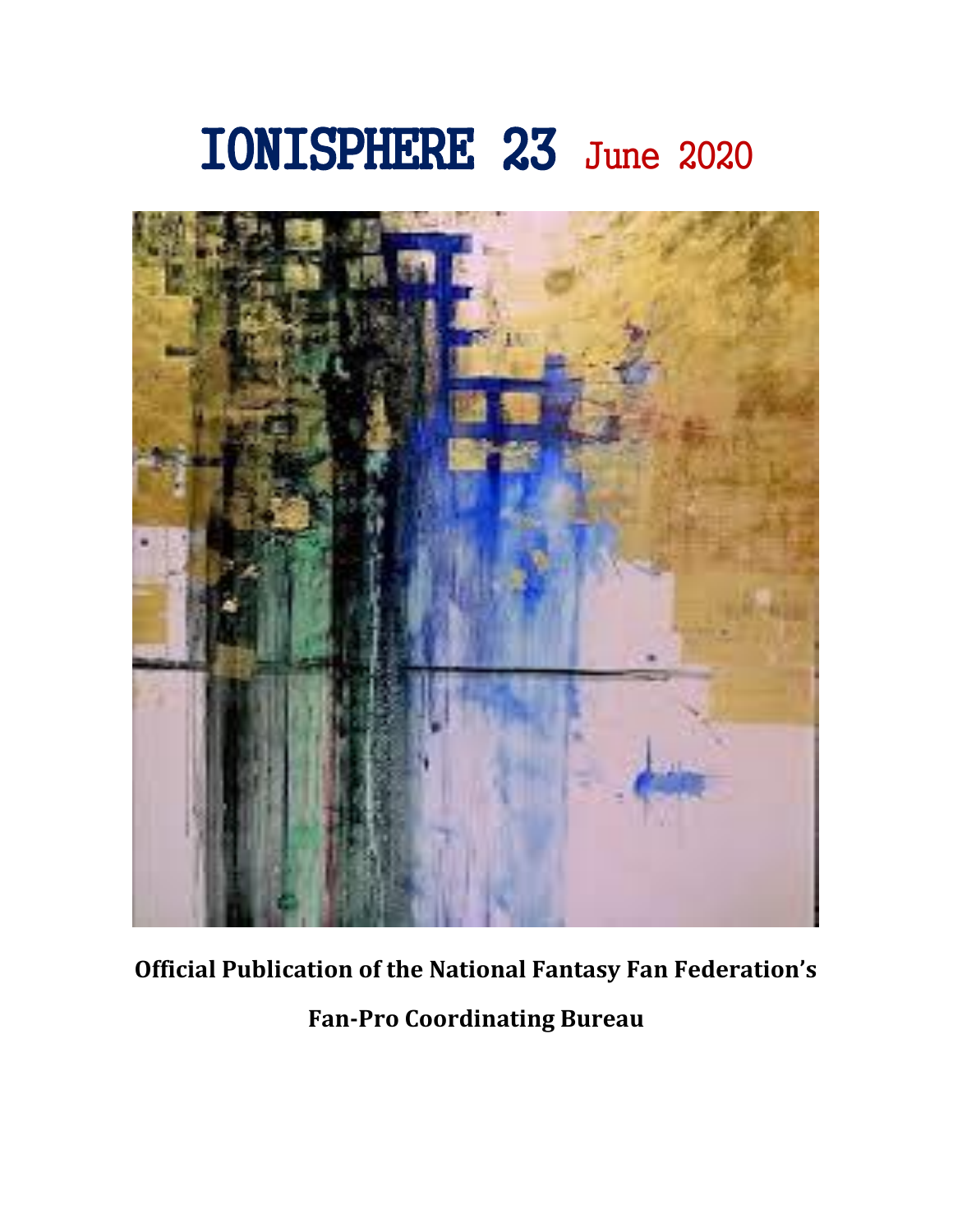# **Editor: John Thiel, 30 N. 19th Street, Lafayette, Indiana 47904 email [kinethiel@mymetronet.net](mailto:kinethiel@mymetronet.net)**

Ionisphere is a bi-monthly publication created to express the interests of the National Fantasy Fan Federation's Fan-Pro Coordinating Bureau and to further the interests of fan and pro relations. It is distributed to the N3F and available to others on the N3F site, [http://n3f.org](http://n3f.org/) . Back issues ae available there from the first issue on.

 Tampering with the contents of Ionisphere online is illegal and may result in the termination of your internet licensing. Duplication of its contents is not allowed without consent from its editor. Blocking its distribution rates as sabotage and is judged as a warfare offense. Printing it out is allowed for personal use.





**Bureau Head:** John Thiel, address above

Pro Contact: Jefferson Swycaffer, PO Box 15373, San Diego, CA 92175-5373, [abontides@gmail.com](mailto:abontides@gmail.com) Fan Contact: Jon Swartz, 12115 Missel Thrush Ct., Austin, TX 78750, jon swartz@hotmail.com Publicity: Jeffrey Redmond, 1335 Beechwood NE, Grand Rapids, MI 49505-3830, [redmondjeff@hotmail.com](mailto:redmondjeff@hotmail.com) **Adjutant:** John Polselli, 861 Sebastiani Court, Las Vegas, Nevada 89123 **Support:** Heath Row, 4367 Globe Avenue, Culver City, California 90230, [kalel@well.com](mailto:kalel@well.com)

CONTENTS: Editorial, by John Thiel, page three, Irvin Koch, Creator of the Fan-Pro Bureau, by Jon Swartz, page six, Behind The Scenes: Game of Thrones (again) by Jeffrey Redmond, page seven, Author Interview: John C. Wright, by Tamara Wilhite, page nine, Space is the Place cartoon by Daniel Slaten, page thirteen, Author Interview: David Gerrold, by John Thiel, page fourteen, New Prohibitions, by Jeffrey Redmond, page seventeen, Beyond and Behind the Words, by Will Mayo, and Shadows and Mist by John Polselli, page twenty-three. **There are no typographical errors in this issue.**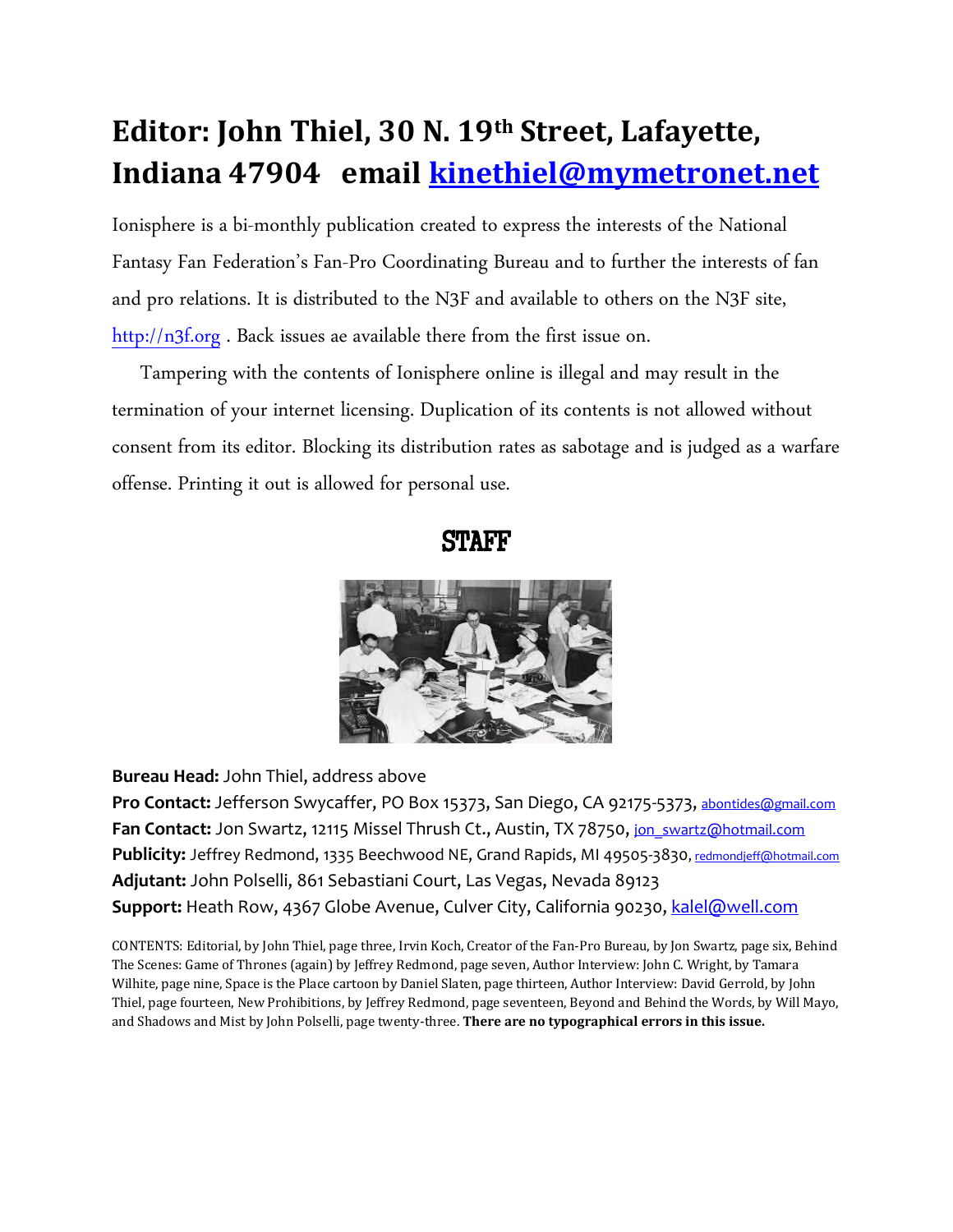# EDITORIAL



#### **TAKING A LOOK AT IT ALL**

This issue was supposed to feature some major policy advancements made in this bureau and show us as busy as can be, but I'm either afraid or sorry to say that we are somewhat lacking in this particular matter now, due in part to being too busy with other matters and in part to the recent epidemic, which has gotten in the way of many things and is said on the net to be interfering with world progress, so I think I can grab at that as an excuse for any lags which may be seen or sensed in this or in forthcoming issues. Those epidemics, or plagues as some call them (the first term is scientific, the second is superstitious), don't come in handy for anything but excuses; they are definitely detrimental to the culture, and might be thought of as representative of things that have been going wrong all along; some cryptic thought has found them to be indicative of warfare, suggesting that they don't happen if there isn't any war. Here we had an Ebola panic, which still isn't over, and then it was supplanted in the public consciousness not only here but elsewhere as well by fire ants, a mosquito transmitted flu, and the "corona" virus, which has been described as "the queen's malady" by not very respectable sources. The panic is all over the net, and as the net is where we are, it's a confusion in the conduct of net activities.

 But we've tried to get a good issue together, and I think we have been successful despite having to concede to some delays and obstructions in our progress. We continue to try to call attention to ourselves, and what we are trying to do, and we are improving contacts with the writers, with the help of work being done on Facebook. You need not think that our bureau is ignoring the spirit of our work and just operating or participating in a bureau. Among ourselves, we are striving to get active in the affairs of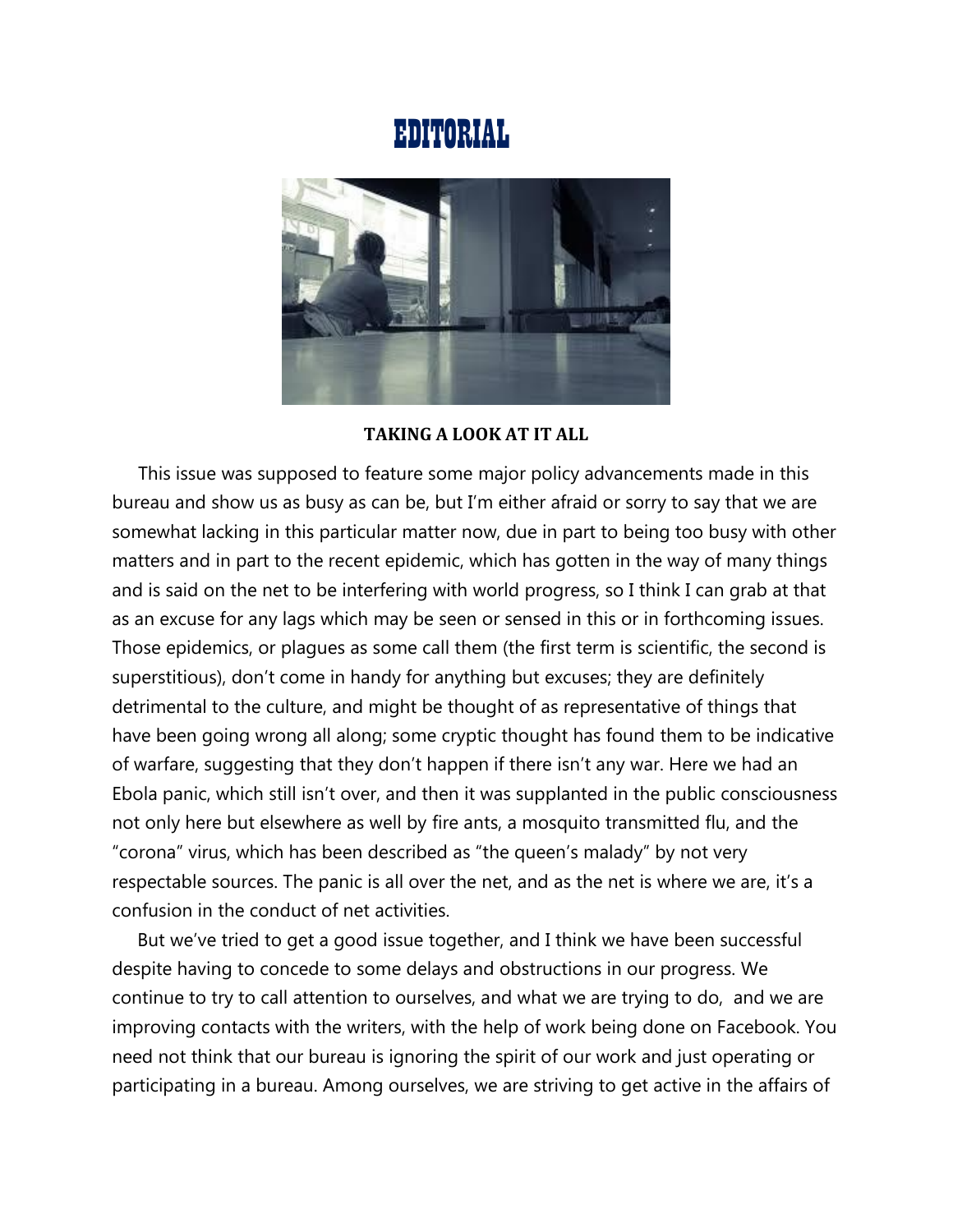this bureau and to contemplate what each of us can do to further this bureau's aims. Our work within the N3F appears here in Ionisphere, including our discussions and our interviews with authors, editors, artists, and notable fans; the people we interview have been discussing problems which exist within being writers in the field of science fiction, and that does get the fans considering those problems. We are doing what we can in this area in our contacts outside the N3F as well, and encouraging others to do the same. We lack reporting our personal results back to the bureau, which is a missing part of the way bureau activity works, but as we make headway, we may start to discuss what personal results we are having in Ionisphere (where else? We have but the one magazine) and then we will be a very visible activity and better understood, so I am suggesting working for this end to the other members of this bureau in this editorial, namely to get some thought about ourselves in print where everyone can see it. As I visualize it, we will be able to present fan-pro activities visibly to a fandom who are looking at us in this bureau, and continue encouraging others to do somewhat the same. The idea of greater consolidation in fandom exists, and we might progress from that idea to a realization of it, a reality and material presence that can be comprehended as a working of fandom within fandom.

 Why do I regard fandom as so important when there is so much else going on in the world that might more logically take up one's time? It's because there is something for the mind in the literary, and especially in the acute thinking which exists in science fiction; and we must remember that the literary exists as an explanation and examination of the general activity of the world, just as Charles Dickens portrayed the social and cultural matters of society, examined them and gave his readers matters to examine themselves; or as Victor Hugo looked out over the degradation that existed in the world and led many people to consider improving those conditions. (It was our Orwell who suggested that no improvement could be accomplished, but I imagine he was a person who liked to argue.) It is an encouragement to our minds to be considering the problems of the world in a literate and coherent fashion, and what we come up with may be re-applied to the people in the world in which we live. As the mobs rush through the streets shouting about Corona Virus, keeping a social distance or doing it otherwise as may come to them to do, we might be doing some thinking that may be beneficial to ourselves, so that we can content ourselves that we are at least thinking. And it is nice if we can aid one another in doing this, by having matter for thought in our publications and interchanges of correspondence. We don't have to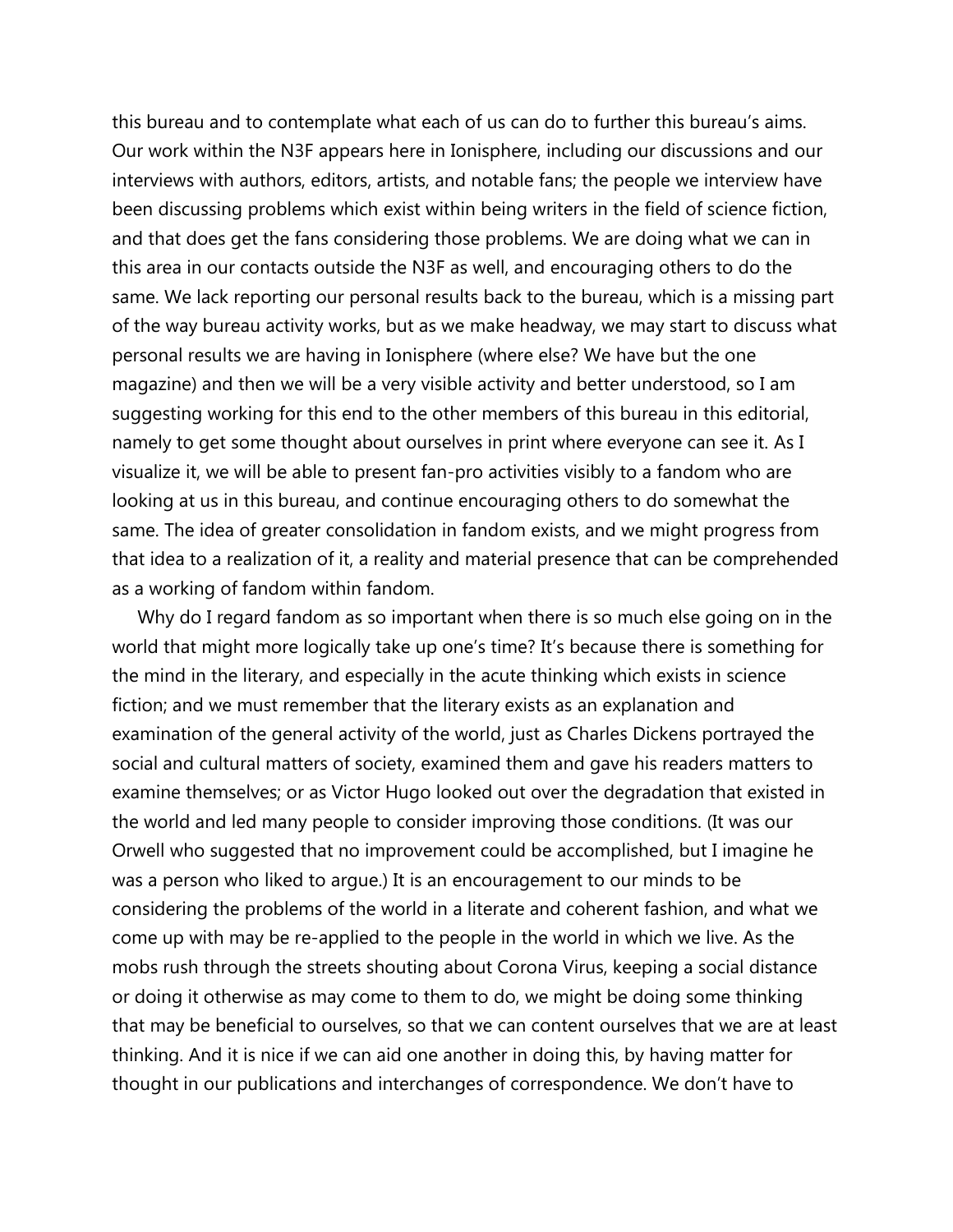follow one doom prophecy after another, as if those who predict doom have the right idea and one worthy of our intellectual attention. What is more worthy of our attention is finding things which are more suitable to us in our thoughts than is a discussion of border disputes. We can't do anything about those things anyway except think turbulent thoughts about how bad life is getting. But let's see if we can make life some good where we have an opportunity to do so, and that is in the constructive achievements we can manage and in correspondence that is worth the having. It's something to think about, anyway. Science fiction readers have always been considered to be people who use their minds and like doing so, and much of science fiction has (as Analog says) been about problem solving, which is done much better without active warfare over the problem being our approach to it. And we need a good system of communication to bring our constructive thoughts to others and hear what theirs are. Sure, there's the superstition that correspondence is being read by those hostile to discussions of social matters, but why worry about that when such troubles exist in all activities? Let's see what can be done with what we have, as little as it may be. It is, at any rate, having something and making a use of it that satisfies us. And let us lean a little bit more into the area of magic (fantasy) by recalling that constructive thought also passes along to other people, much as a virus does but without being a virus. Constructive thought doesn't spread like wildfire, but we don't want it spreading like that and there is no sense in trying to compete with something which does spread that way, mainly a virus. Avoid something like that, and come over to where things seem all clear. It's not letting our guard down to do this. Just don't yell out your doorway that that's what you're doing.

 President Kennedy said, "Ask not what your country can do for you, ask what you can do for your country." He must have meant something by this. The country has need of its citizens, and similarly, the N3F has need of its members and science fiction has need of its fans. If we've ended up in fandom, let's be fans. Kennedy, by the way, is the main person in the development of the space program, which is of interest to science fiction fans, and apparently he shared an interest with them. Remember, he also said "Winning the peace is a lonely battle." Doesn't that remind you a bit of the disputed science fiction truism, "It is a proud and lonely thing to be a fan?" Maybe Kennedy had read some science fiction in its time.

And so on with this issue, where we have two splendid interviews and serious views.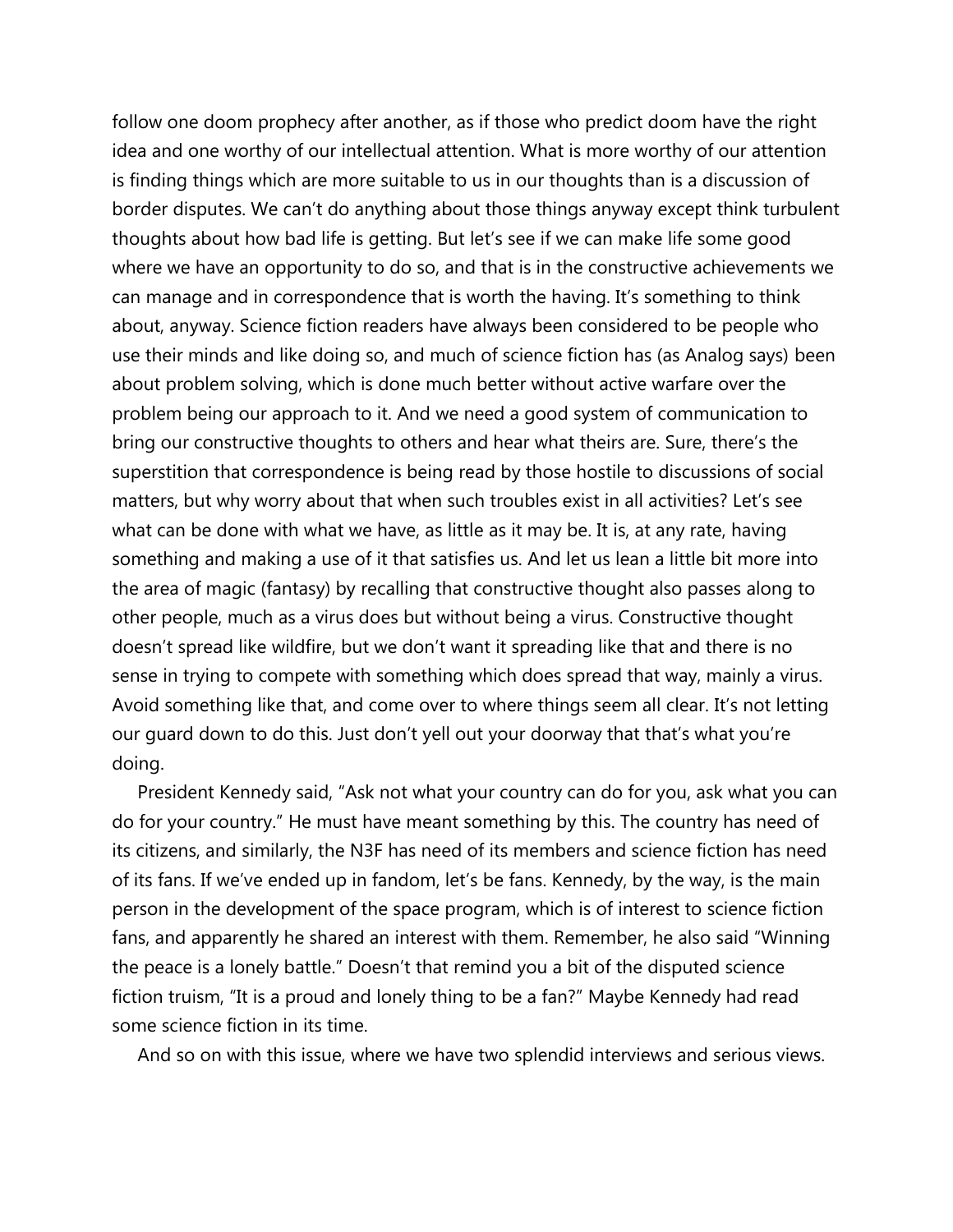The Fan-Pro Bureau was created in 1981 by Irvin Koch. Here Jon Swartz writes up some of his history in science fiction fandom and the N3F.

# Irvin Koch, creator of the Fan-Pro Bureau by Jon Swartz

Irvin (Irv) Koch was a Southern SF fan who, in 1976, founded Chattacon, a regional convention held in Chattanooga, Tennessee. He was a long-time member of The National Fantasy Fan Federation and in 1991-1992 served as the N3F president. He is also credited with originating our club's Fan-Pro Bureau.

 He published the fanzine **Dear Janie** and was a contributor to **Log.** Dear Janie was an apazine published in June, 1971 for The Southern Fandom Press Alliance, an apa limited to fans living in the Old South. The apa was founded in September, 1961 by current N3F member Bob Jennings. Log was a fanzine published in the 1970s by Arnie Katz.

 Koch won the Rebel Award at DeepSouthCon 8 and chaired DeepSouthCon 22. The Rebel Award was a lifetime achievement award given by the Southern Fandom Confederation to a fan "who has done a great deal for Southern Fandom". It was started at DeepSouthCon in 1965, and was awarded annually.

 Koch also received the Hank Reinhardt Fan Award in 1998. The award was originally called the Georgia Fandom Award, and has been presented annually at Dragon\*Con since 1990 to honor the outstanding Georgia writer, artist or fan. It was renamed in 2009 after its first recipient, Hank Reinhardt (1934-2007). Reinhardt was married to genre publisher Toni Weisskopf.

 Koch was a GoH at Concave, Chattacon X, and UpperSouthClave XII. In addition, he chaired the "Charlotte in 2004" bid for the Worldcon, and also the subsequent Charlotte NASFIC bid.

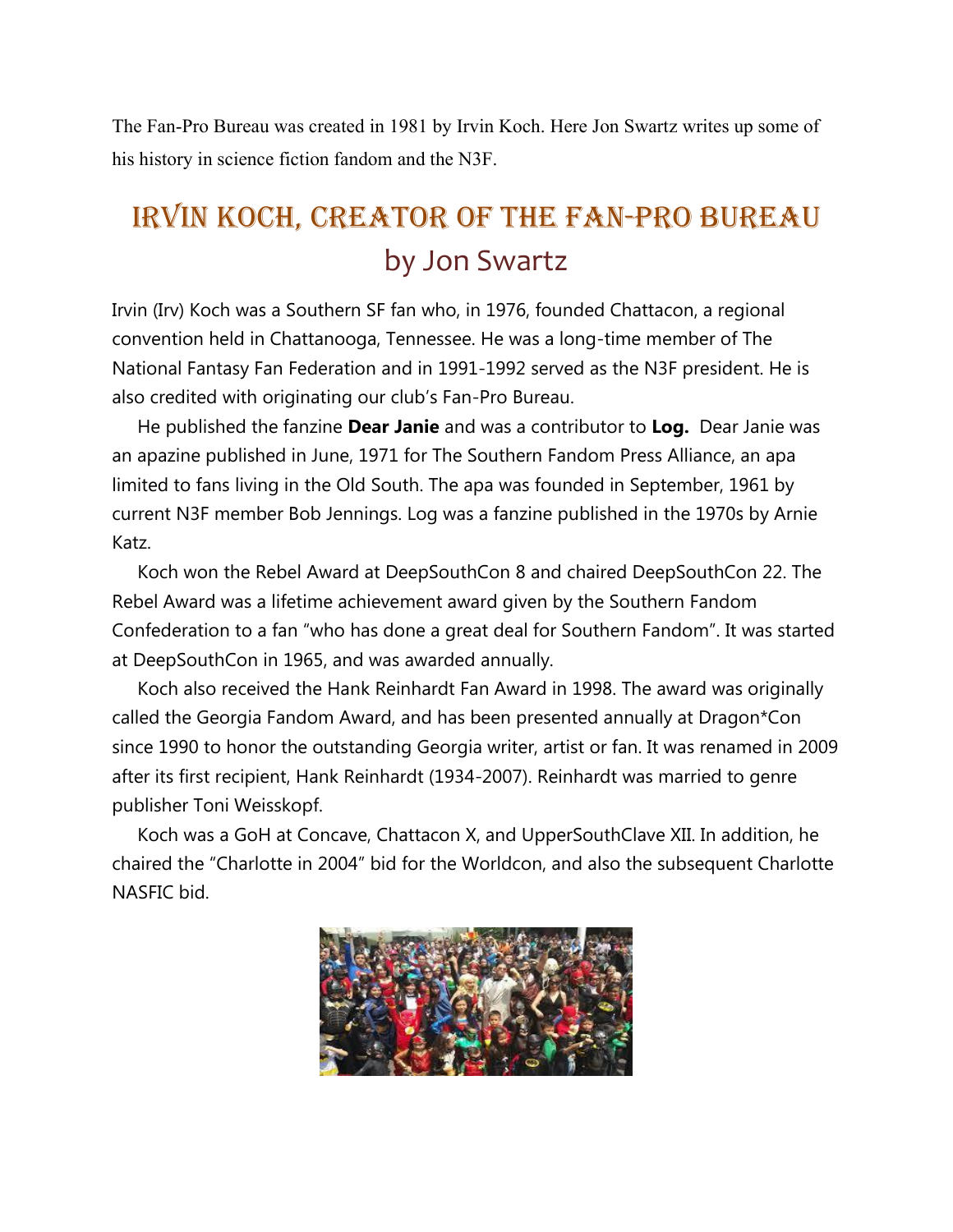<sup>W</sup>e've been having some problems with Jeffrey Redmond's reviews of Game of Thrones. They've been disappearing from our files and reappearing in duplications in some issues of Io and other fanzines, and replacing some material that is juggled elsewhere. But here we have a sort of summation of his interest in Game of Thrones and some more insights taken—



#### BEHIND THE SCENES: GAME OF THRONES **by Jeffrey Redmond**

This is an incredible series of the best of television!

 Game of Thrones is an American fantasy drama television series created by David Benioff and D.B. Weiss for HBO. It is an adaptation of A SONG OF ICE AND FIRE, George R.R. Martin's series of fantasy novels, the first of which is A GAME OF THRONES. The show was both produced and filmed in Belfast and elsewhere in the United Kingdom. Filming locations also included Canada, Croatia, Iceland, Malta, Morocco, and Spain. The series premiered on HBO in the United States on April 17, 2011, and concluded on May 19, 2019, with eight seasons of seventy-three episodes broadcast over this span.

 Set on the fictional continent of Westeros and Essos, Game of Thrones has several plots and a large ensemble cast and follows several story arcs. One arc is about the Iron Throne of the Seven Kingdoms and follows a web of alliances and conflicts among the noble, either vying to claim the throne or fighting for independence from it. Another focuses on the last descendent of the realm's deposed ruling dynasty, who has been exiled and is plotting a return to the throne, while another story arc follows the Night's Watch, a brotherhood defending the realm against the fierce peoples and legendary creatures of the North. My personal favorite will always be Daenerys (with or without her pet dragons).

 Game of Thrones attracted a record viewership on HBO and has a broad, active, and international fan base. The series was acclaimed by critics for its acting, complex characters, story, scope, and production values, although its frequent use of nudity and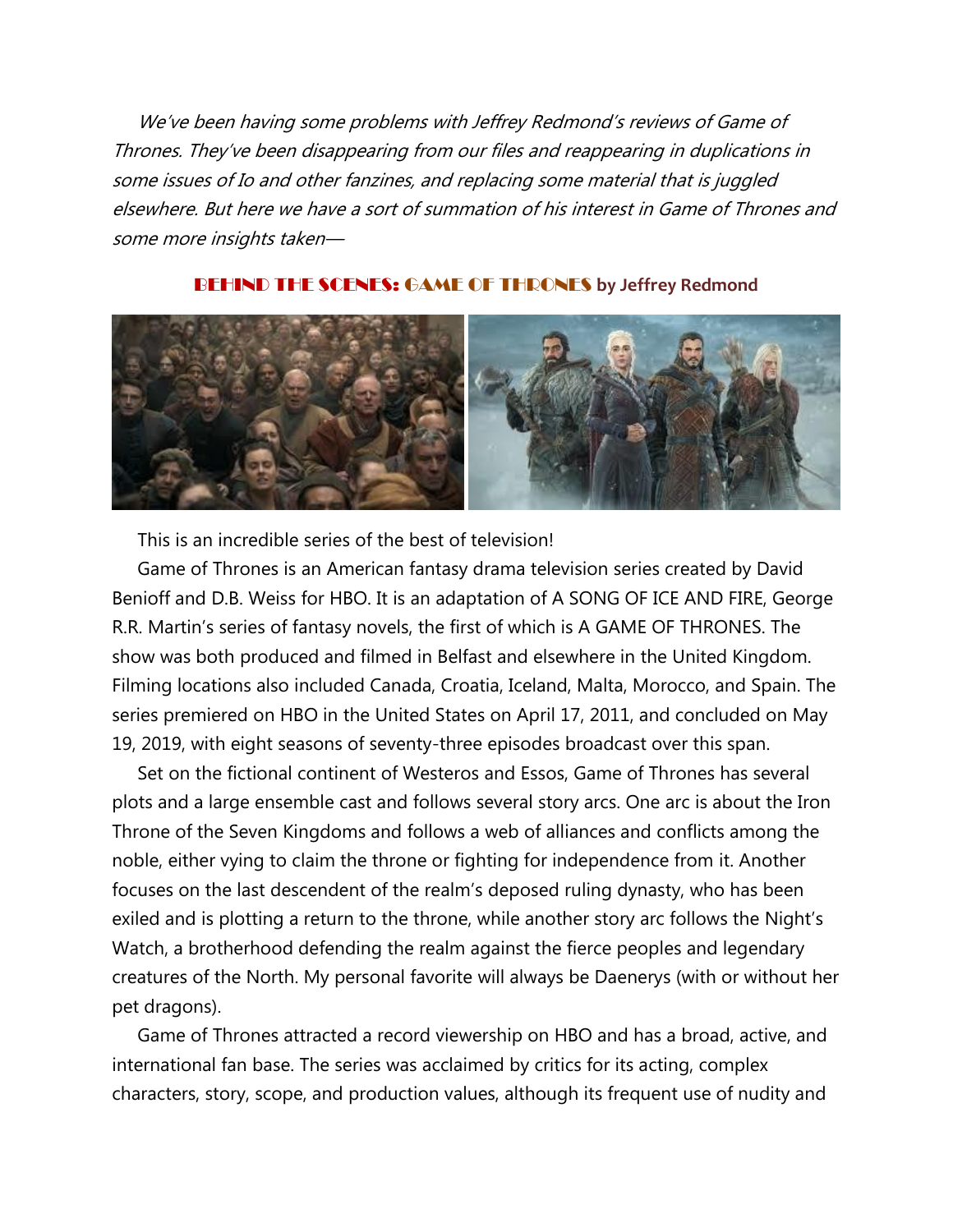violence (including sexual violence) was criticized, especially by Americans who don't know any better. The final season received further criticism for its condensed story and creative decisions, with many considering it a disappointing conclusion. This was because Martin's own stories aren't finished, and a mishmash of other ideas was compiled as substitutes.

 The series received 58 primetime Emmy Awards, the most by a drama series, including Outstanding Drama Series in 2015, 2016, 2018, and 2019. Its other awards and nominations include three Hugo Awards for Best Dramatic Presentation (2012-2014), a 2011 Peabody Award, and five nominations for the Golden Globe Award for Best Television Series—Drama (2012 and 2015-2018). In 2019, the show's final season established a new record for most Emmy nominations received in the same year by any regular series with 32, breaking the 25 years long record of 26 nominations established by NYPD Blue in 1994. It also established Game of Thrones as the drama series with the most overall Emmy nominations, with a grand total of 161.

 Of the ensemble cast, Peter Dinklage has won four Primetime Emmy Awards for Outstanding Supporting Actor in a Drama Series (2011, 2015, 2018, and 2019) and the Golden Globe Award for Best Supporting Actor, Series, Miniseries or Television Film (2012), for his performance as Tyrone Lannister. Alfie Allen, Gwendoline Christie, Emelia Clark, Nikolaj Coster-Waldau, Lena Headey, Kit Harington, Sophie Turner, Diana Rigg, Carice van Houton, Max von Sydow, and Maisie Williams have also received Primetime Emmy Award nominations for their performances.

 Game of Thrones is roughly based on the storylines of A Song of Ice and Fire, set in the fictional Seven Kingdoms of Westeros and the continent of Essos. The series chronicles the violent dynastic struggles among the realm's noble families for the Iron Throne, while other families fight for independence from it. It opens with additional threats in the icy North and Essos in the East. Showrunner David Benioff jokingly suggested "The Sopranos in Middle-earth" as Game of Thrones' tagline, referring to its intrigue-filled plot, and dark tone in a fantasy setting of magic and dragons. In a 2012 study, out of forty recent television drama shows, Game of Thrones ranked second in deaths per episode, averaging fourteen deaths.

 But audiences, and especially American ones, like sex and violence. They are not so easily entertained by complex themes and plots. And that is always where much of the money is. HBO provides fantasy and science fiction television, and Game of Thrones will continue to be shown.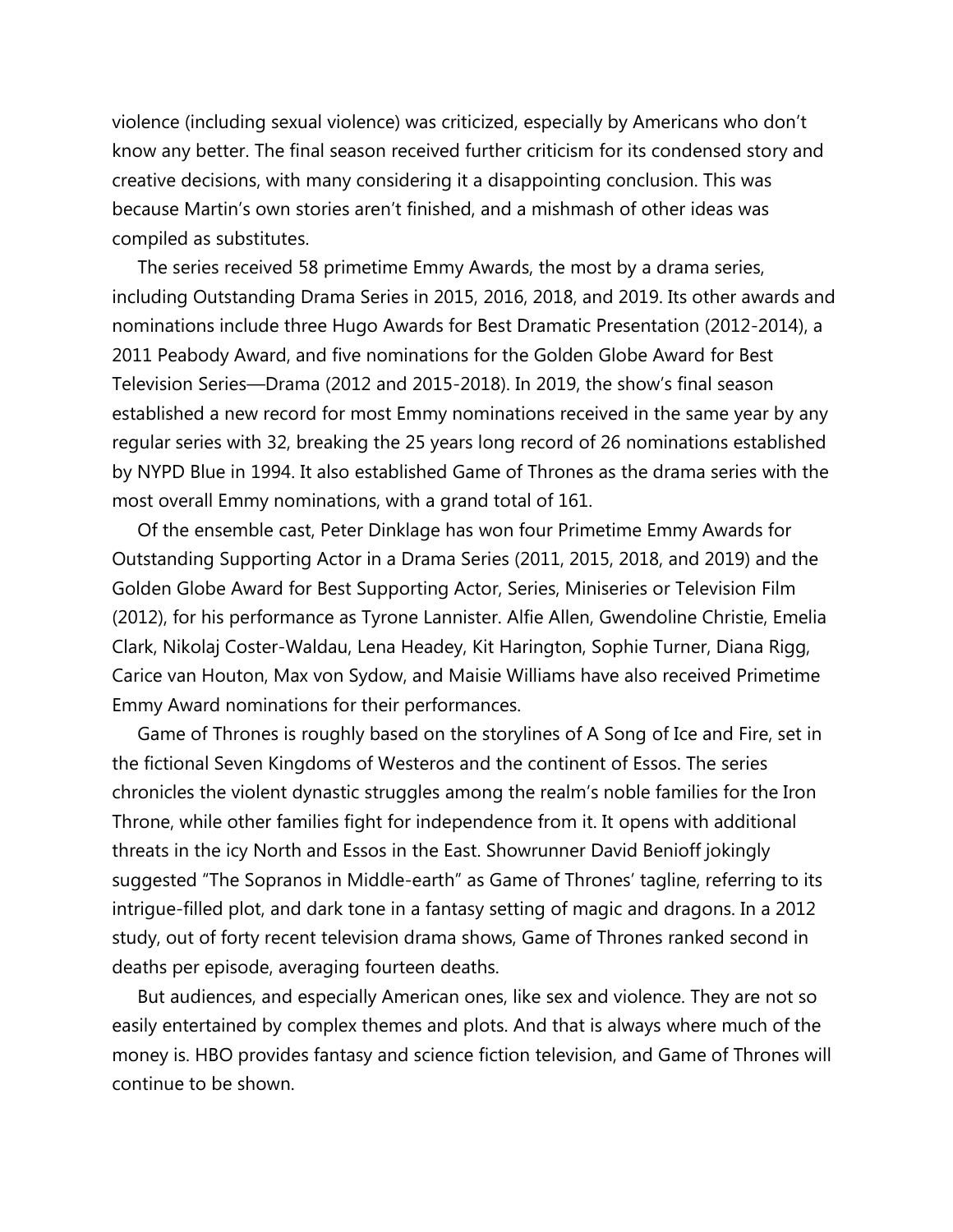#### Author interview: **John C. Wright** conducted by **Tamara Wilhite**



**John C. Wright is a famous science fiction, horror and fantasy author. I first became familiar with his works through a short story in the anthology FORBIDDEN THOUGHTS. He's married to fellow science fiction author L. Jagi Lamplighter Wright. I had the opportunity to interview him regarding past and present projects.**

**TW:** The UNWITHERING REALM and ORPHANS OF CHAOS books are fantasy. The ESCHATON SEQUENCE books are science fiction. Which do you prefer to write? **JW:** As well ask a fry cook whether he prefers cooking eggs or bacon. A good cook prefers cooking. What dish he makes is based on what the customers crave and what he is commanded by his muse (for cooks also have muses).

The different dishes require different ingredients: science fiction requires a gravy of scientific verisimilitude poured over it, either thin or thick depending on the subgenre. Space Opera (think Star Wars) requires only the slightest sprinkling of scientific gravy, whereas Hard SF (think The Martian) is bathed in it.

 Fantasy requires something subtler: a sense that the world itself, the laws of nature, hides a moral reality terrifying to fallen man, but more glorious than this world. The kings and queens of fairyland, dragons and goblins, are not necessarily from heaven or hell, but the roads thither have a shortcut passing through their perilous realm.

**TW:** You seem to be a fan of A.E. van Vogt. You wrote a sequel to his book WORLD OF NULL-A. Your novel THE GOLDEN AGE is described as being in the tradition of his writing. What do you love about his works?

**JW:** I am indeed a fan of A.E. van Vogt. For those unfamiliar with him, he is the forgotten third, after Robert Heinlein and Isaac Asimov, of the "Big Three" writers of John W.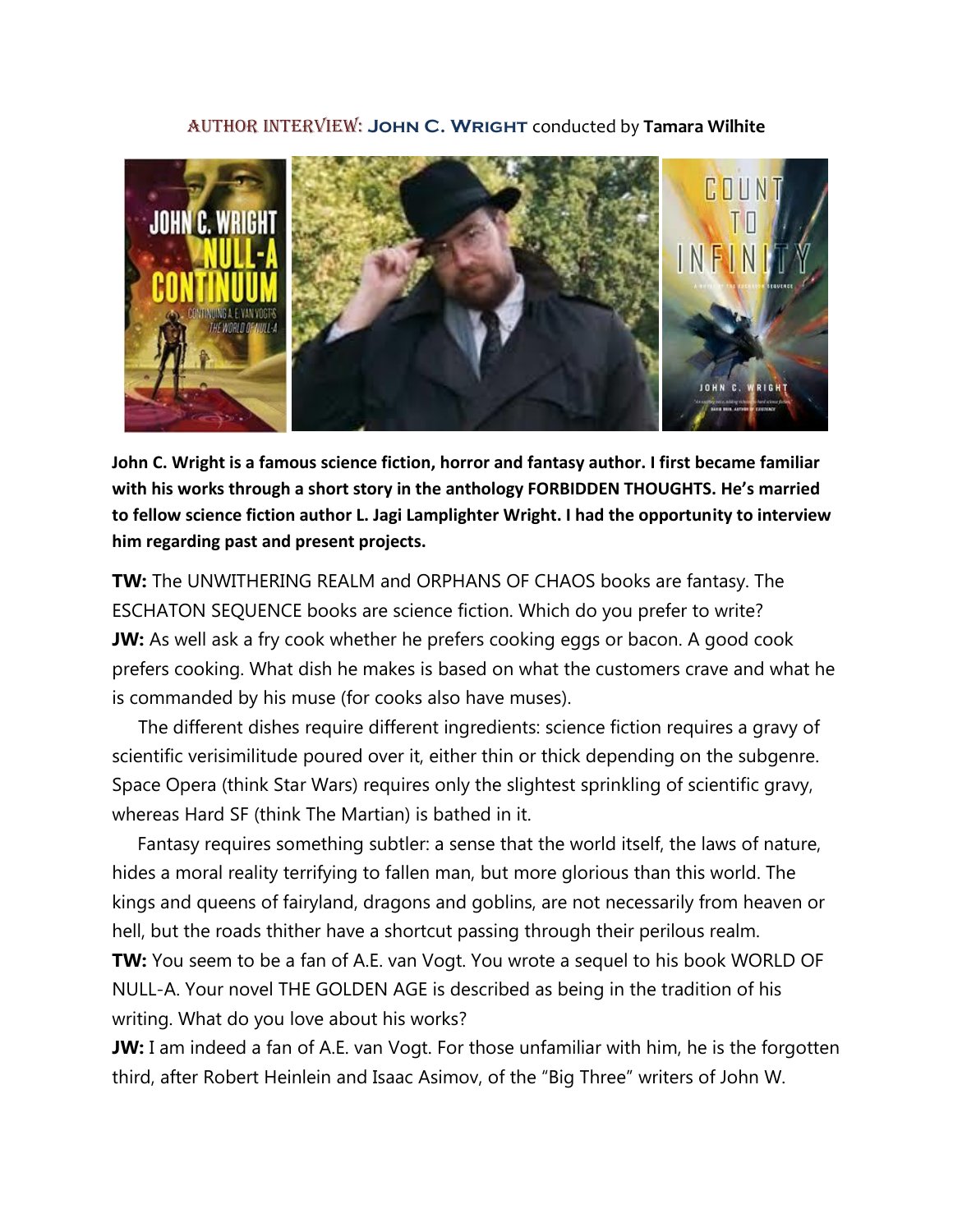Campbell's golden age of Analog. Van Vogt's SLAN and WORLD OF NULL A and WEAPON SHOPS OF ISHER are classics of the genre, which deserve a spot on every SF fan's must-read pile.

 Asimov often wrote on the theme that man was infinitely malleable, and that technical changes would change not only social mores but human nature itself. Heinlein saw technical progress as ushering in social changes to eliminate monogamy and monotheism in the name of liberty. Both saw, as did Campbell himself, the future holding the promise of better living through technology.

 But the themes of van Vogt were both different and deeper, for his vision was that the future either held the next step of human evolution as a moral and mental evolution, a step into greater goodness and sanity, or else held disaster. His characters were superhuman, the themes were cosmic, the plots were convoluted, dreamlike, dazzling, and paradoxical.

 Other writers, most notably Philip K. Dick and Charles L. Harness, have attempted to ride the wild mare of penning a Vogtian work, as have I. It is not as easy as it looks. Modernists and postmodernists, to whom the muse is merely a strumpet meant to serve an agenda, most notably Damon Knight, have attempted, with large success, to defame van Vogt, and stuff his accomplishments down the memory hole. One is tempted to side with van Vogt for that reason alone: those the wrong-headed sorts oppose are usually doing something right.

**TW:** You write a lot of work in the style of the Golden Age of science fiction. Grand, glorious and optimistic visions. Do you think this is a departure from most science fiction coming out these days?

**JW:** Yes. The science fiction these days has generally been corrupted by identity politics, a species of Marxism, and is unreadable.

 To the Marxist, the future is set in stone and therefore need not be imagined, hence their tales lack vision.

 In their secular view, man is the helpless puppet of inhuman social and historical forces, hence their tales lack plot, lack motion, lack action.

 In their view, human nature is infinitely malleable and hence there is no tension between individual and society. Their tales lack drama.

 Likewise, to them, there is no truth, since man is the measure of all things. Hence there is no tension between man and nature, man and heaven, man and truth. Their tales have no point, no depth, no theme.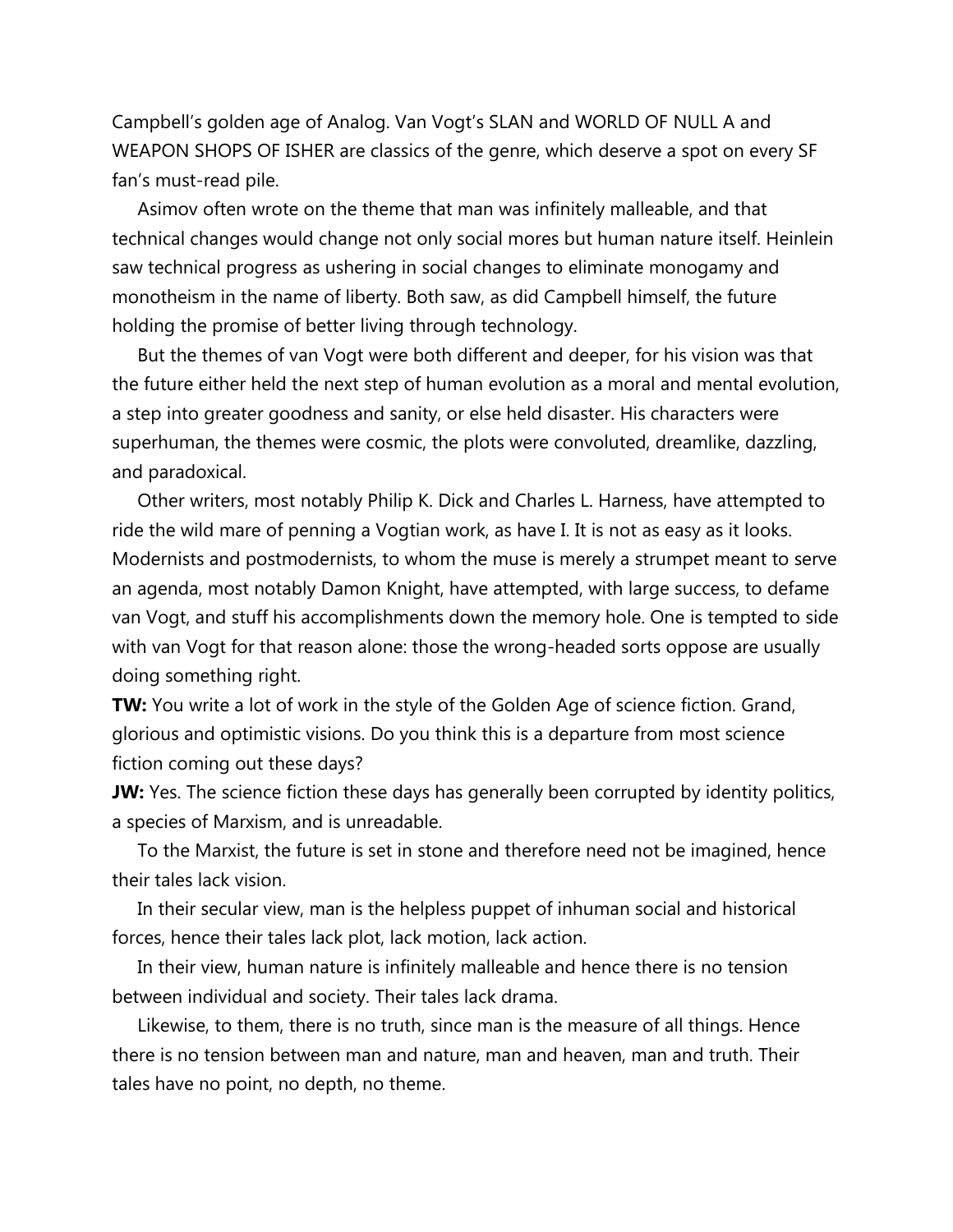Also, in terms of simple technique of word choice and character development, the recent offerings preoccupying the science fiction publishing establishment are markedly inferior.

I submit the last five years' stories granted Hugo and Nebula awards as Exhibit A.

 The stories of the so-called golden age of SF, and, more importantly, of the pulp stories which came before them, were firmly in the tradition of Western storytelling since the days of the playwrights of ancient Athens.

 The struggle between the will of men and the will of the gods was at the heart of all Greek tragedy. They had depth. The hero was a paragon of virtue, and he might even be a demigod, but he was not a god, and so was doomed. Such tales are rich with drama. The Christians introduced the idea of individualism and the ideal of the virtuous man. Such stories emphasize the conflict between the hero and the obstacles he faces, either of man against sin, or man against foeman, or man against nature. Western literature, in effect, invented this plot-heavy approach to storytelling.

 Even the pulps knew better. I will call Leigh Brackett, "World-Wrecker" Hamilton, Jack Williamson, HP Lovecraft, Clark Ashton Smith, Robert E. Howard, Edgar Rice Burroughs and A. Merritt to the witness stand to testify to the superior lyricism, adventure, drama, and cosmic vision of the older writers.

**TM:** I know that you and your wife both had stories in Forbidden Thoughts. I believe you worked on THE BOOKS OF UNEXPECTED ENLIGHTENMENT series together. What else have you collaborated on?

**JW:** Technically speaking, I have collaborated on nothing with my lovely wife. My contribution to her works consists of inventing some of the characters for a game of Dungeons and Dragons that she later used in her book, and giving her advice on how they speak and think. She also acts as an editor, and springboard for brainstorming, and beta reader for my work, as I do for hers.

**TW:** You've earned a law degree and worked in journalism. How has that affected your writing?

**JW:** When I make a mistake in a legal drama scene, as I did in Golden Age, I am more blameworthy than a layman.

 I also make it a point of order that my villains get a chance to speak their piece and make their case for the side of evil. I suppose this comes from law school training.

 My journalism career taught me the skills to write quickly and to deadline, which I found invaluable.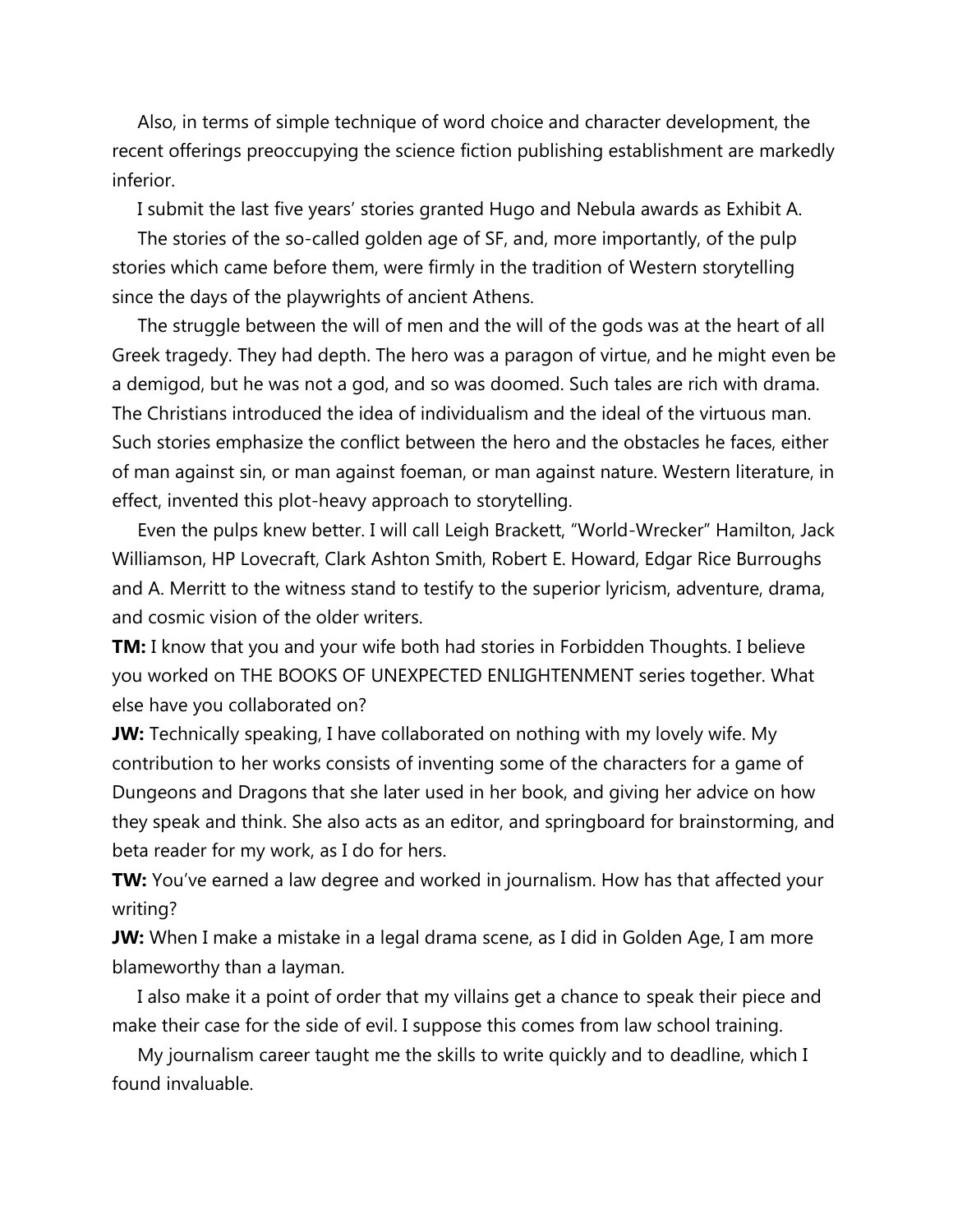**TW:** What are you currently working on?

**JW:** I have three ongoing projects, each more ambitious than the last. Apparently I have not learned the lesson from the Greek tragic playwrights mentioned earlier in the interview touching on the imprudence of overcoming pride.

 First, my award-winning SOMEWHITHER series is a tale of a large and ugly youth named Ilya from Tillamook, Oregon, who works for Dr. Dreadful, the mad scientist running the haunted museum, and falls in love with his beautiful daughter Penny Dreadful, and during an unwise attempt to save her from extradimensional danger, falls through a Moebius Gate and into a parallel world where the Tower of Babel never fell, and so nothing the men of that world have imagined to do can be denied to them.

 Unfortunately, upon learning other, parallel aeons of history exist, what the men of the Darkest Tower imagine to do is to gather up all the other versions of mankind into the one nation, one language, and one speech. Ruled by them, of course. Ilya is stabbed to death in chapter six, and dies repeatedly in chapter seven. Things go downhill from there, and hilarity ensues.

 NOWHITHER, the sequel where our hero escapes from the Darkest Tower and into a parallel world where the floodwaters of the Deluge of Noah never receded, and he is captured by beautiful but wicked mermaids, has been written, but the next two or three volumes are still on the drawing board.

 My second unfinished and ongoing project is my MOTH AND COBWEB sequence, an ambitious twelve volume work of four trilogies each. In SWAN KNIGHT'S SQUIRE, the first trilogy of the sequence, orphan boy Gilberec Moth is expelled from high school for fighting when his mother, a waitress, tells him he must find a job. He comes across a talking dog named Ruff, who suggests he get a job as a knight. Gil replies that there is not much call for knights in modern day South Carolina.

 But the dog brings him to a bear who can show him how to wrestle. His long-lost cousin, the lovely Nerea Moth, can lead him by moonlight up the haunted sides of Brown Mountain, where the fairy knights can be espied at joust. It is to find his father, his name, his fate, and to serve the sleeping king that Gilberec dares to enter the perilous realm, and to wreak vengeance on the Abominable Snowman who assaulted and abducted his mother.

 In DARK AVENGER'S SIDEKICK a girl wakes in the hospital room to discover she has amnesia, just before a rout of monsters and werewolves rush in through the door. She escapes their bloodthirsty fangs by discovering she is a superheroine, skilled in martial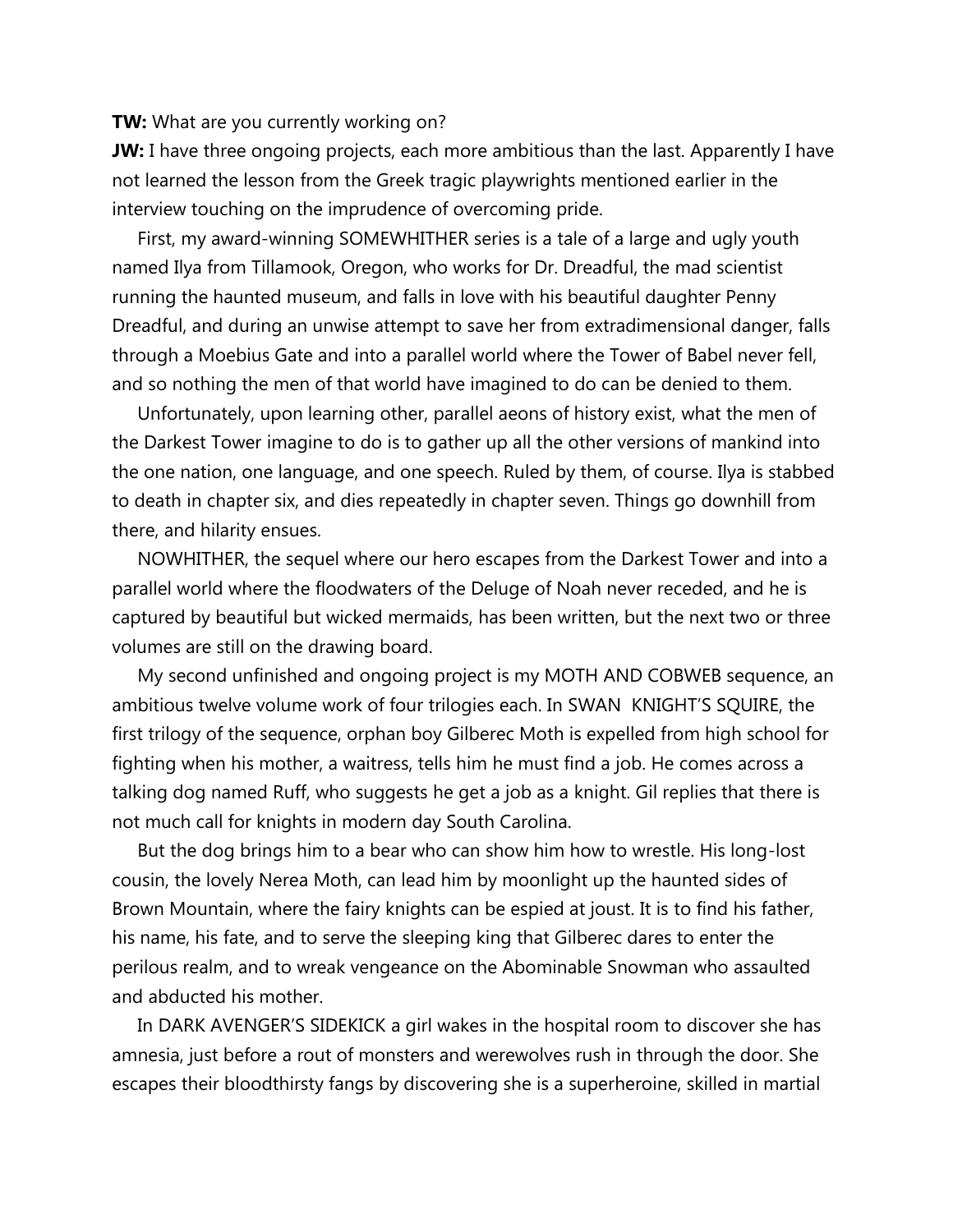arts and gifted with the powers of levitation and invisibility. But now with the help of the would-be fairy detective Elfine Moth, she must discover the whereabouts of her hidden master, a masked man named Winged Vengeance.

 The next two trilogies, concerning Gil's cousin, a man inventor's intern named Tom Moth, and the novice of an exorcist named Matthias Moth, are outlined but unwritten.

 Both these huge projects I put reluctantly on hold in order to pen a much-needed antidote to the simply execrable postmodern deconstruction wrought upon the beloved science fiction space opera franchises so beloved in the youth of myself and my readers. By popular demand, I am currently writing a series called STARQUEST, which stars the children of the retired heroes who overthrew an evil galactic empire in Andromeda, which is a galaxy far, far away.

 This is a bold attempt to return to the pulp fiction, Saturday matinee roots of what makes science fiction the literature of wonder.

 Here are space ships and space pirates, bold patrolmen, Templar knights who master mysterious powers, shrine maidens who protect the sacred relics, space gangsters, shadowy super-spies, psionic assassins, Imperial shock troopers, winged mystics, a merry cat burglar, an evil Emperor hidden in a hollow world, a captive space princess, and at least one masked vigilante haunting the spacelanes of the galactic frontier, whom legend calls immortal, and who know what evil lurks in the hearts of men.

 The first volume, STARQUEST: SPACE PIRATES OF ANDROMEDA, is due to be released this winter.

**TW:** Is there anything else you'd like to add?

**JW:** My website is [http://scifiwright.com](http://scifiwright.com/), and that of my wife is [http://ljagilamplighter.com](http://ljagilamplighter.com/) . Please drop by.

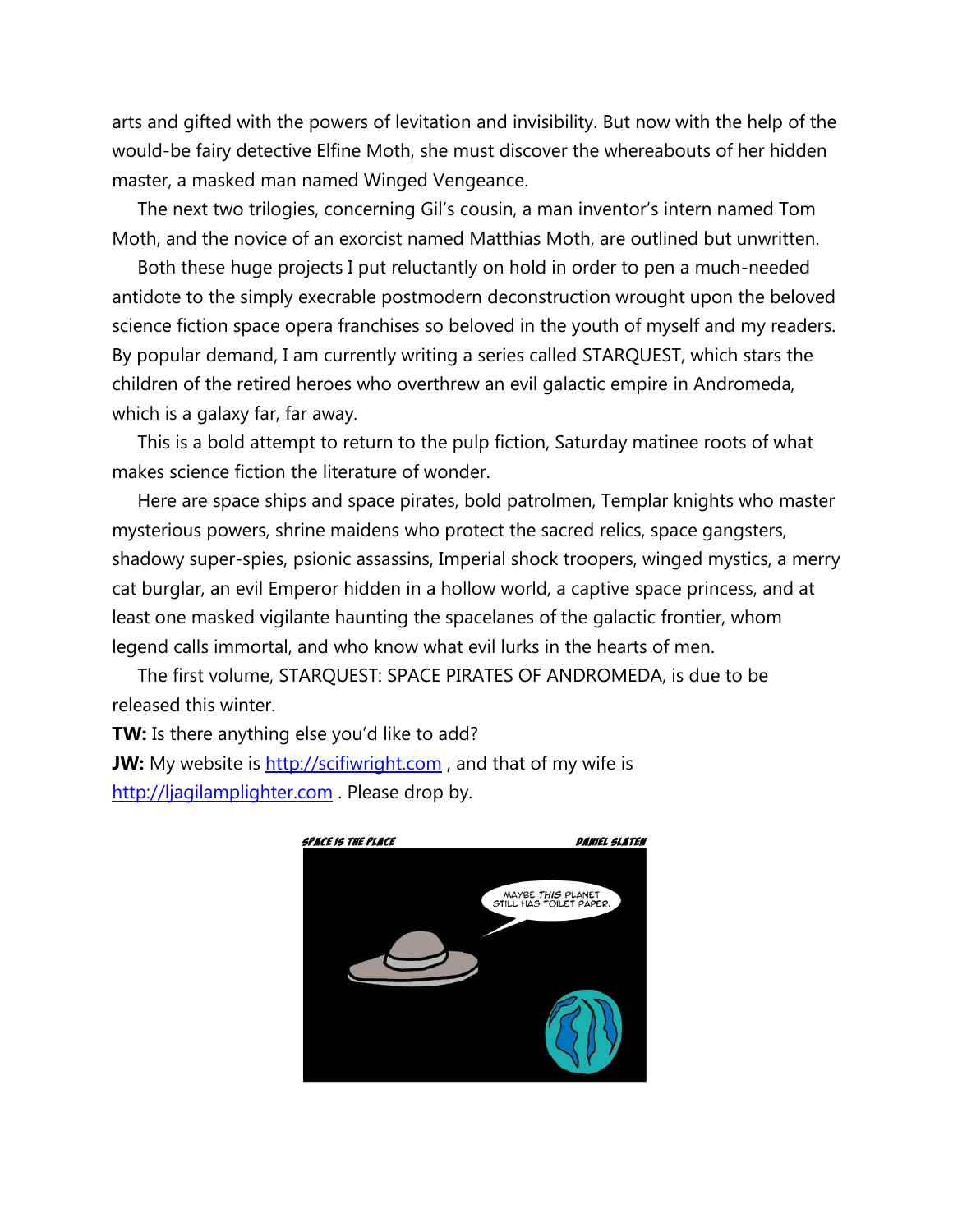### Author interview: **David Gerrold conducted by John Thiel**



**JT:** Notable first in reading your publicity is your connection with the STAR TREK series. How did you first become associated with Star Trek?

**DJ:** It's a long story. So long that I wrote a book about that. It's called THE MAKING OF THE TROUBLE WITH TRIBBLES.

**JT:** I see that you were born in Chicago and moved to California. That must have been quite a change. What was it like to get around the film-making business? Did you have any adventures you would talk about here in the interview?

**DJ:** I was only two at the time.

**JT:** Describe your overall relationship with Star Trek.

**DJ:** I was a Trekkie before you were born. Next?

**JT:** I was born before there were Trekkies. You seem to have related to Trek somewhat subjectively, then, as a Trekkie. Were you outside your inner circle of activities? If so, did you sometimes get invited into the inner circles?

**DJ:** I was on the set whenever I could visit. I was invited to most of the major Star Trek conventions in the early 70s. Some of the actors were guests in my home when we had a ROOTS viewing party. I had dinner with Gene and Majel a couple of times and taught Gene how to use a computer. And, of course, I interviewed the actors and some of the production crew. So I generally regarded them as a kind of family.

**JT:** What are some of your impressions of the various Star Trek series? What significance do you think Star Trek has in the science fiction world?

**DJ:** I haven't kept up with all the later iterations of the show, so it wouldn't be fair for me to comment on shows I haven't seen. I can say that Star Trek has had a profound influence on the entire *genre*. There are a lot of novels being published that explore the same literary universe, even if they aren't labeled as Star Trek.

**JT:** Do you consider yourself a "New Wave" science fiction writer? Have you associated much with some of the New Wave writers, such as Gene Wolfe, Robert Sawyer, Harlan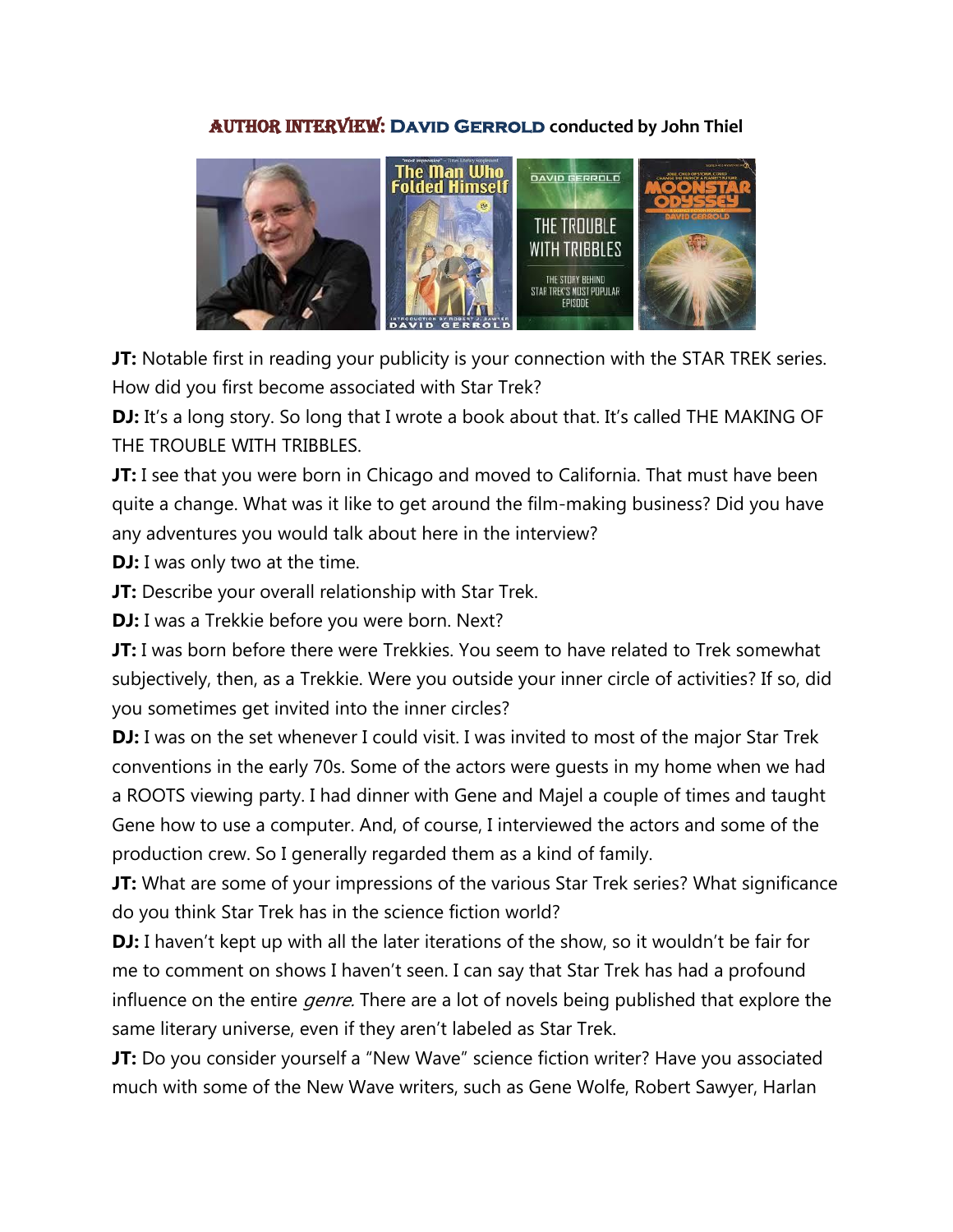Ellison, and the other ground-breakers who brought hipness and new thought to science fiction? What do you think about the New Wave?

**DJ:** I am the David Gerrold wave—it's only one writer thick. <q>

 I have been very lucky to have spent a lot of time with Harlan Ellison, Norman Spinrad, Joanna Russ, Anne McCaffrey, Fred Pohl, and other authors and editors who have influenced me profoundly.

 As for the "New Wave"—I never gave it much thought. Every story is its own wave, because every time a writer sits down at the keyboard, he/she is reinventing science fiction, re-defining it in their own image. You can't define or pigeonhole SF because SF is constantly evolving.

**JT:** Well, your writing is highly imaginative. Would you place it as being outside any known milieu?

**DJ:** I don't compare myself to other writers or other genres. I think there are three pitfalls a writer must avoid. Comparison, complaining, and conspiring with other writers. I focus on what the story needs to be. The one thing I do try to do is never write the same story twice. The next challenge has to be different than the last challenge.

**JT:** Your writing style is described by some as partaking of the psychedelic. Would you say this is true, and are you familiar with the psychedelic culture?

**DJ:** If some people think my writing is psychedelic, that's what some people think. I am not responsible for what some people think. <g>

**JT:** What influences would you describe as affecting your work?

**DJ:** I would say that Heinlein and Ellison have been my most profound influences, but also Joanna Russ, Fred Pohl, Gene L. Coon, Charles Beaumont, Richard Matheson, Ray Bradbury, Theodore Sturgeon, and only a few hundred more. I would also credit George Pal's movies, Space Patrol TV series, and Carl Barks' Donald Duck comic books.

**JT:** What things are you trying most to convey to readers in your writing?

**DJ:** I want the reader to keep turning pages and when he/she gets to the end, I want them to say, "Wow, I wish there were more". I want readers to care about my characters and what happens to them. I want them to be intrigued by the world I portray and laugh at the jokes I slip in.

**JT:** Do you participate in a lot of science fiction activities? Do you belong to any active science fiction organizations, social groups, or clubs?

**DJ:** Not much any more. There are a couple of local conventions I attend so I can hang out with friends, but I'm not doing much traveling any more. (Not that I wouldn't mind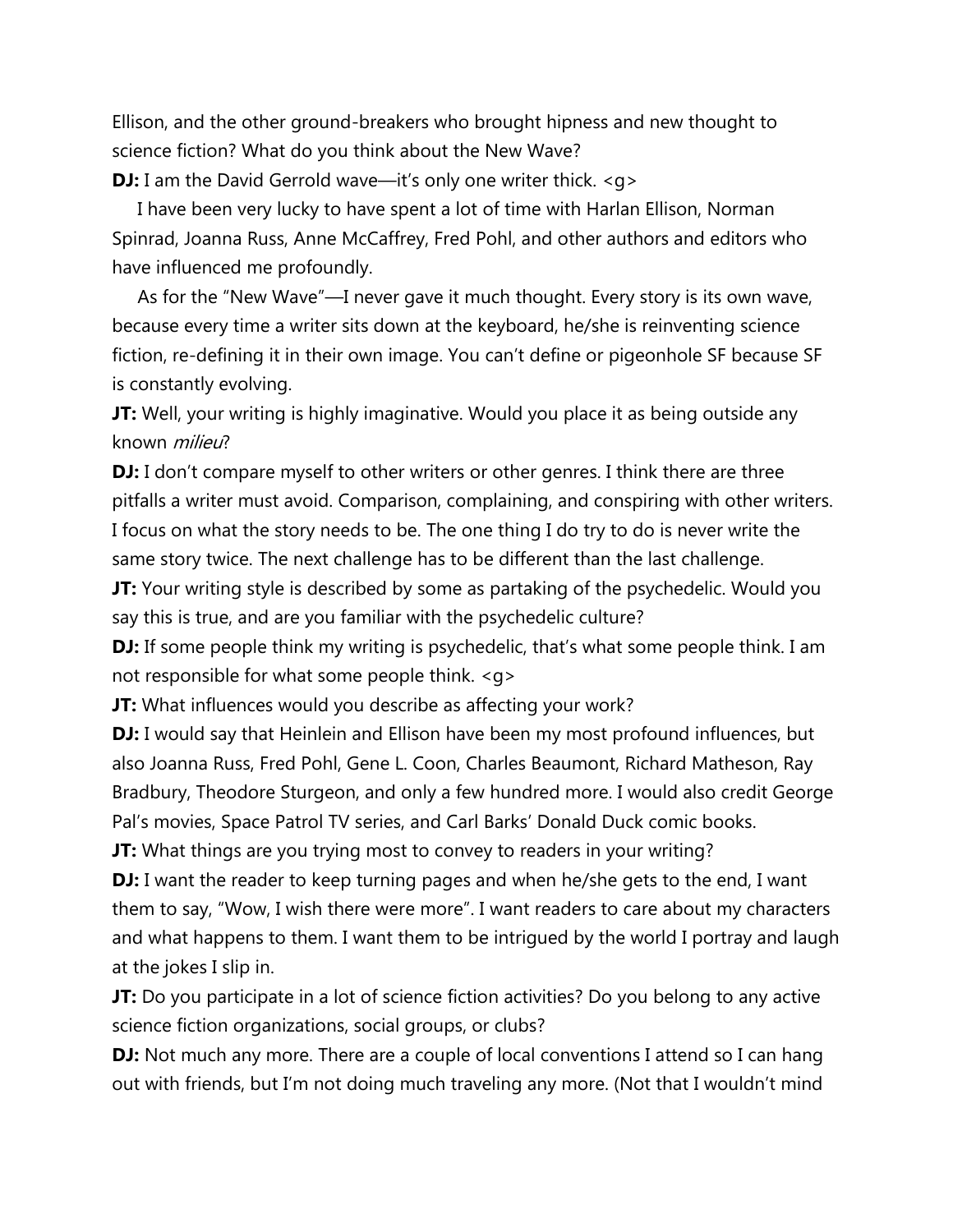being invited to a great party, of course.)

**JT:** Do you have any ideas about where your writing will go in the future, what things you might undertake?

**DJ:** I have no idea what I am going to write next until I write it. That way I get to be surprised too. I do have a couple novels to finish, though.

**JT:** Leaving the last question an open one, do you have anything you'd like to say to readers of the interview?

**DJ:** Please buy my books. Or visit my Patreon page at

<http://www.patreon.com/DavidGerrold> . If not me, then support your favorite writers. Reading is the best way to stretch your mind.

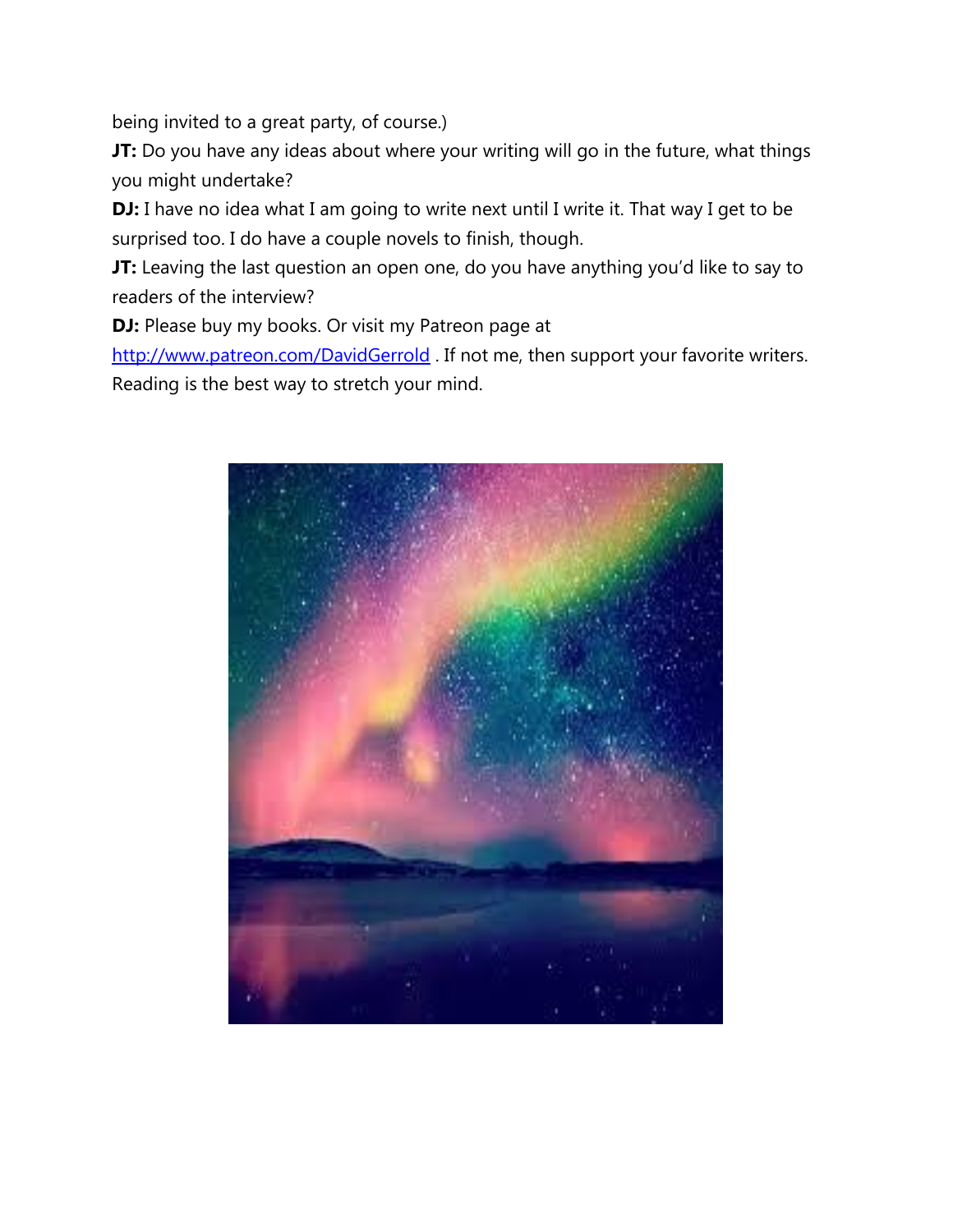# CREATIVE WORK

### **Here we take a break from business and present some writing that will furnish entertainment to our official journal**

### **NEW PROHIBITIONS by Jeffrey Redmond**

*Followers of the present sexual controversies will find interest in this one*



### From the ancient Er-Dan manuscripts (Codex 61), as translated by Ed-Mon:

 On the three-mooned planet, after the great victory in the fifth overseas war, the economy of the Western Continent became much improved. This was due to their having supplied both sides of the warring factions previous to their having become militarily involved themselves…and also to the fact that since theirs was just about the only continent that had not been invaded, their economic structures remained intact and prospering. The returning Western troops brought with them the spoils of war, in the ways of much plunder and other things of value. The continent prospered, and the inhabitants were contented.

 In the town of Ha-Vad, in the coastal province of Chu-Sets, there was a prominent family who had always been most influential there. They had done even better than before, amassing great wealth from the sending of military supplies to other armies. The continuous fighting of the endless wars had been very good for them. The owner of the family company, Sten-Um, was the grandson of the victor of the third war. The victor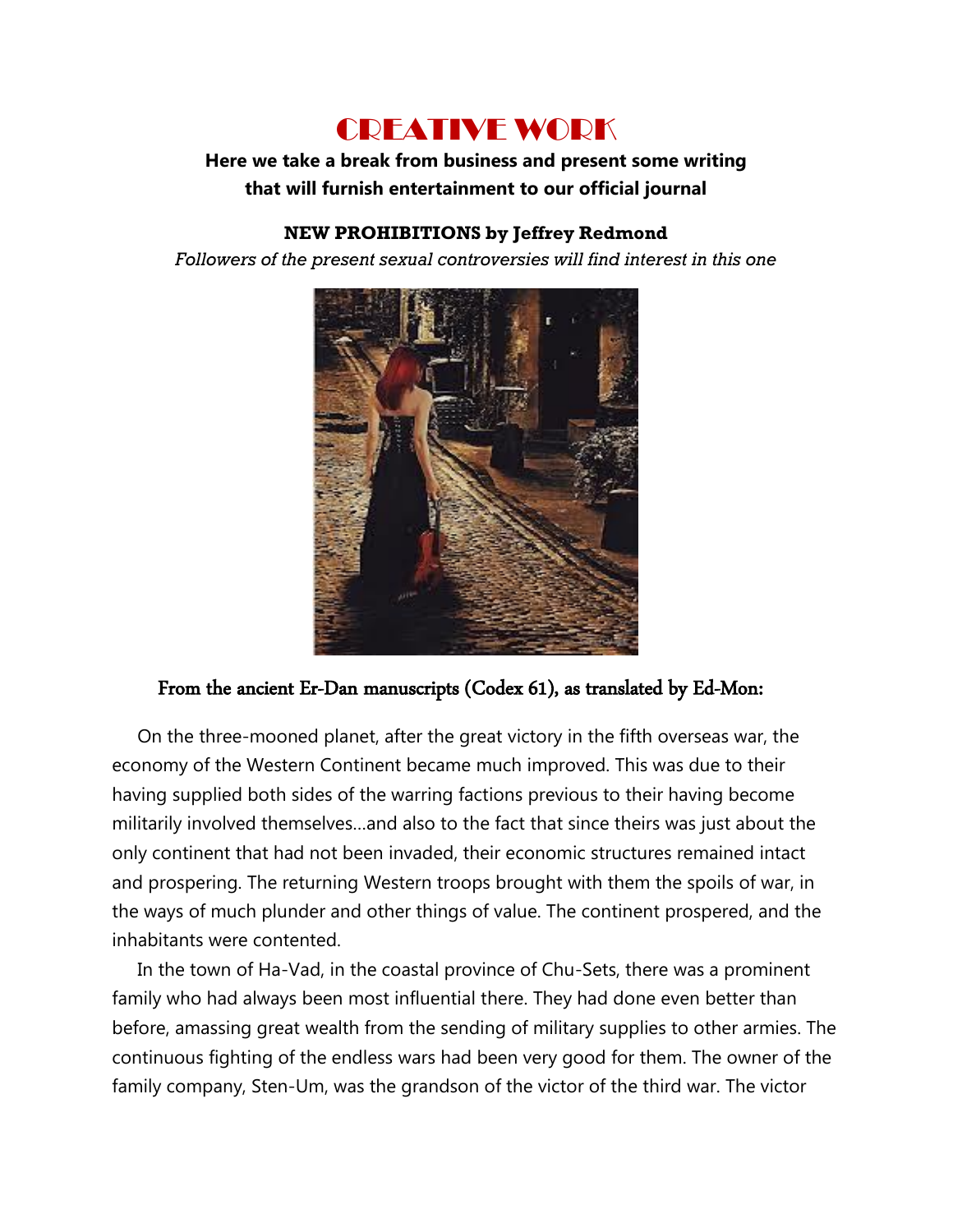had been, himself, the grandson of the original settler there in the coastal province. Sten-Um, in turn, had a daughter named Gla-Rea, who was herself unmarried.

 This Gla-Rea had enjoyed the rare good fortune of being sent to the local higher educational center. Usually only males were sent there, if anyone could be, from the better-off families. And the educational system was oriented towards a male way of learning and doing things. But Sten-Um had enough additional wealth, and he was easily able to pay for his extra daughter's learning, as well. Fla-Rea was thus taught to think and reason in an educated male's way, and to question why things were the way they were. She did well in her classes, but had few friends.

 She was attractive enough physically for males to wish to get to know her better. But she usually prepared to be by herself, or spend time with the few other female students there. She saw how differently the less or completely uneducated other females behaved around the males there. Males with higher educations were considered to be very attractive by many of these females. These males would sooner or later obtain better-paying occupations, and thus earn more income and a better life for their families. Many females thus wanted them for husbands and fathers of their offspring.

 Gla-Rea was amazed at how provocatively so many of the other females would behave around these males. Females who were usually quiet and plain would suddenly make themselves stylish and overtly sensual. And they would also begin to fight against each other in nasty competitions for the males' attentions and favors. Gla-Rea soon realized that she did not like this at all in females, and she eventually decided that she did not like them at all. But she also did not like the males, and especially because they would usually give so much of their extra time and attention to these more attractive females, and usually just ignore her.

 When Gla-Rea finished and returned to her father's large and spacious dwelling, she was a changed person. She no longer wished to marry and mate, but instead became an instructor to others. Her father was disappointed with her lack of offspring, but he found that she was headstrong and unbending in her new thinking. She did not like her father at all, but when Sten-Um became old and died, Gla-Rea nonetheless inherited her fair share of his wealth. She used it to begin an educational center of her own, near to the coastal town. She called it Rad-Klef, and had it be exclusively only for educating other females. No males were allowed, and none were ever wanted there. And the center developed and maintained an adequate system for females and their ways of learning.

Gla-Rea hired only other females as instructors, and she eventually had enough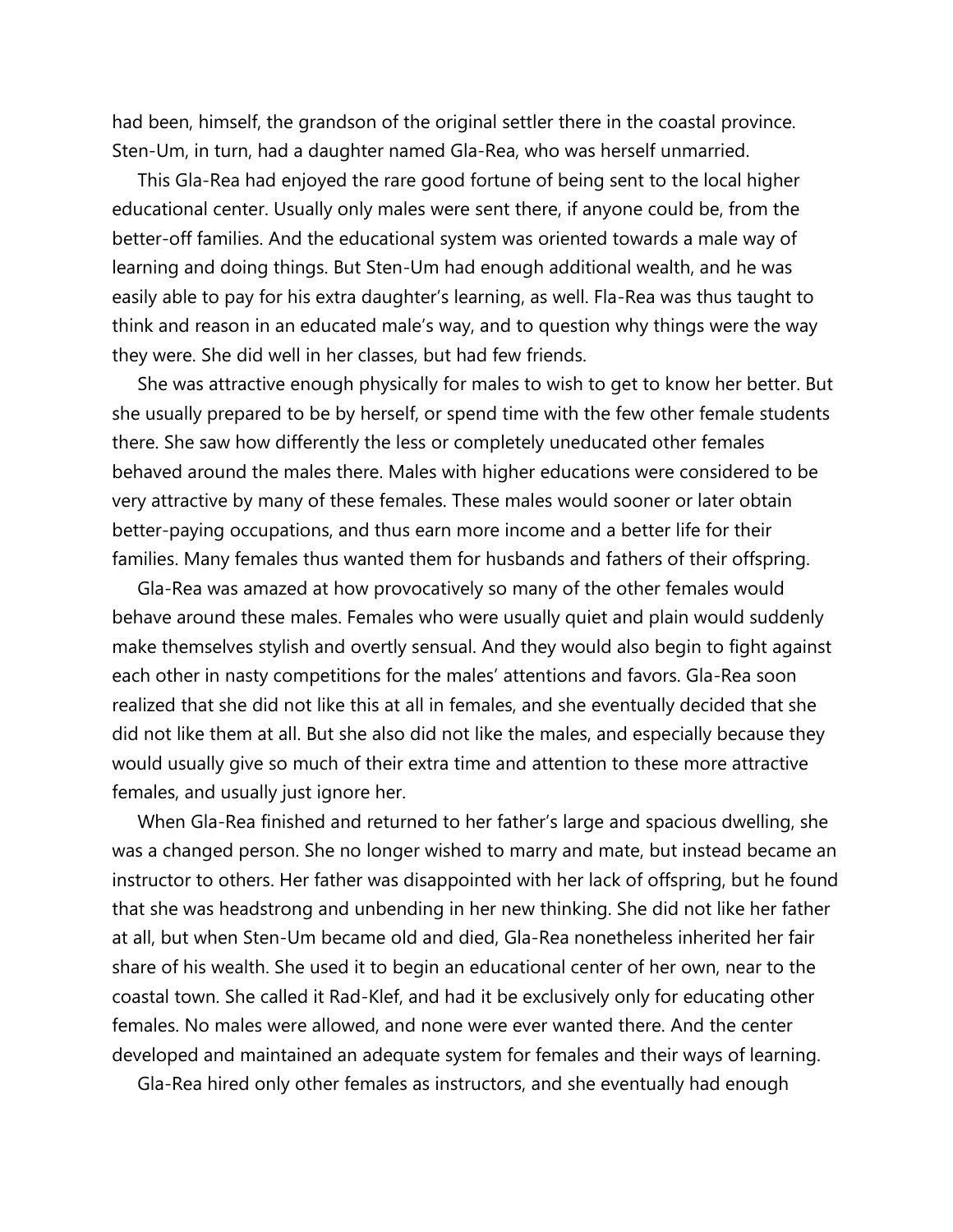female students from the other wealthier families. They were often the extra daughters who were not engaged, or going to be employed, or of parents who did not want them associating with males until later on in their lives. Their families somehow determined that perhaps a higher education might do them some good. And, indeed, more than a few of these extra daughters became teachers themselves. There were also more and more males becoming more prominent themselves as military officers, government officials, and business leaders. And they sometimes wanted more than just the usually basic level educated wives to marry and mate with.

 As the seasons and then the years passed, more and more females began to reason and think in terms of questioning why things were the way they were. Many of them stopped behaving so provocatively, and more and more of them began to dress and behave as males often did. These females did not want to be wives and mothers, as much as they wanted to be business and cultural leaders in their communities themselves. Marriages became less of an important thing for them, and, instead, a career at an occupation did.

 As more time went on, many of the females decided to divorce their husbands, and to earn their own livings. The local magistrates would still rule that the fathers of the offspring had to pay for them, and be punished if they failed to do so. The lawspeakers were kept very busy with increasing amounts of divorce and court settlements. Eventually more than half of all marriages ended in divorce, and more and more offspring were raised in homes with only mothers there.

 Gla-Rea soon realized all of the power and influence she had created and amassed for herself, and she was quite pleased by this. She was the initial reason why males were made to not be at all as important as before…and why so many females were made to believe that they did not need the males in their lives. More and more females began to decide to have offspring without husbands or, indeed, not to have any offspring at all. The older inhabitants often did not like all of these new changes in their society, but the younger ones accepted it as they were raised in none other to compare it to.

 In time Gla-Rea became quite famous, and many other females looked to her as a true leader in their lives. They would go to where she spoke, and also invite her to visit them, and speak to them, about how to redefine themselves and live their own separate lives. But as more and more females decided not to interact with males as before, more and more males decided to seek wives and mates elsewhere. Many of them began to marry and mate with females from other provinces, lands, and even continents instead.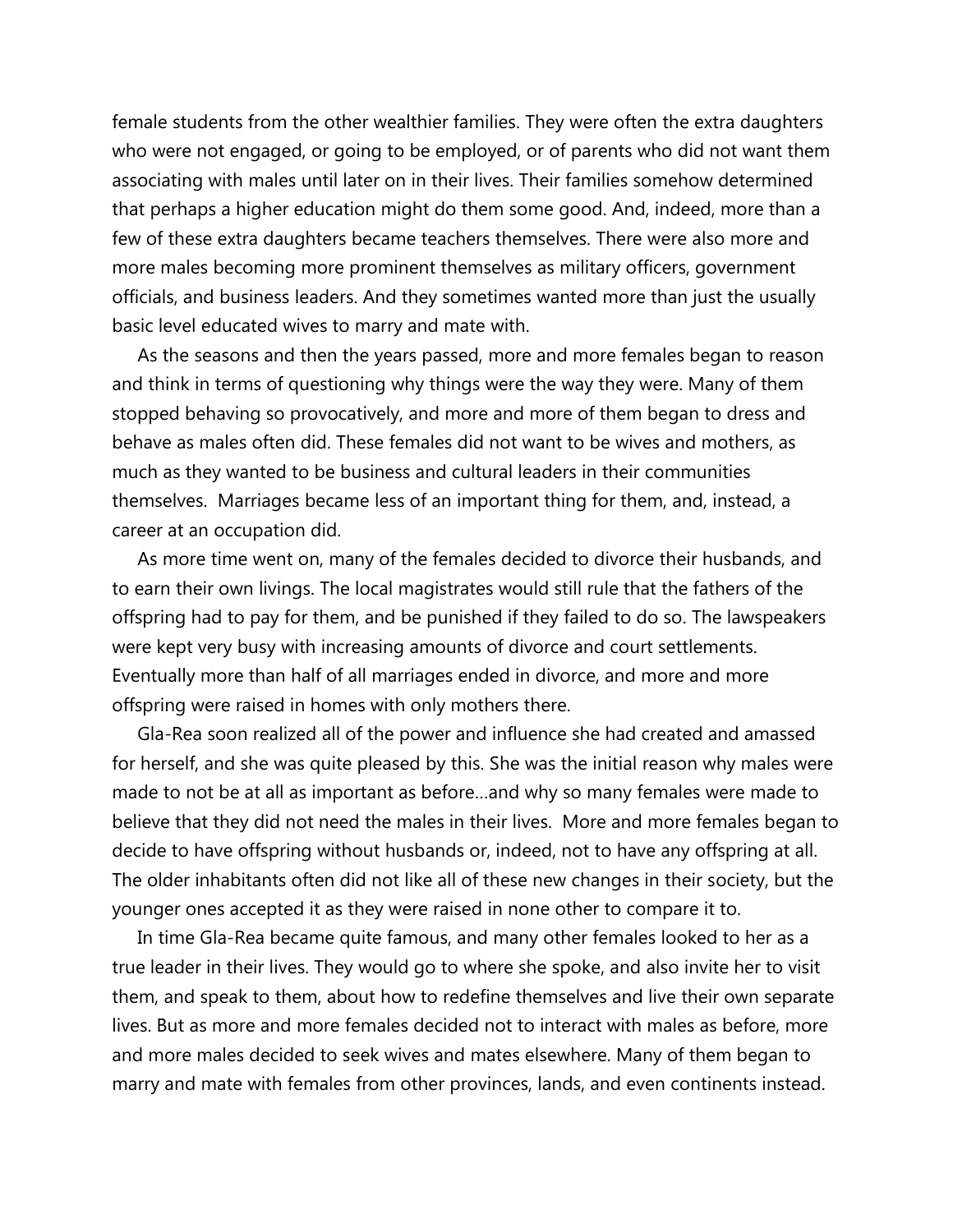And they also got lawspeakers of their own to fight in the magistrates' courts to prevent themselves from being so used.

 When Gla-Rea herself became old, she retired from her Rad-Klef educational center, and lived alone in her father's huge dwelling there in Ha-Vad. She wrote many manuscripts of her life and beliefs, and hoped that what she had done would remain a permanent change in the provincial society from then on. But she was increasingly surprised by the following generations of younger females she saw growing up. They were not at all like their mothers had been changed into being. These now middle aged females had viewed the elderly Gla-Rea as their mother figure and guide to independence and individuality, but the younger ones were of a different opinion about her.

 Gla-Rea was then old enough to be a grandmother, or even a great-granddaughter, to these young females. But few of them regarded her as such. So many of them had been raised in fatherless homes, and so many of them were starved for male attention and approval. Instead of all female interactions, so many of them instead wanted only to be attractive and appealing to just males. Many young females were so in need of any kind of male attention, that they became completely promiscuous and wild in their ways. Many of them fought with their mothers, Fla-Rea's "spiritual daughters", and they behaved in purely provocative manners around the younger males. Gla-Rea herself was greatly amazed by all of this, and when she reflected further upon her life she was no longer so certain that all she had done was for the actual betterment of the society in Chu-Sets.

 It seemed as if a new trend in the younger female behavior was for them to strongly desire to only want to please males, and be taken care of by them. And many of these younger females who worked did so more for reasons of simple economic necessity. They didn't have husbands to provide for them, and had to thus very reluctantly fend for themselves. But Gla-Rea began to notice that perhaps strangest of all was the increasing tendencies of the females to dress and style themselves in only sexual ways for the males, more than ever before. Indeed, more and more of the younger females even began to deliberately become pregnant in order to get husbands, or at least males who were the fathers, to care for them and their offspring.

 During the sixth war, much of another generation of young males was conscripted in the Western Continent to go off and fight overseas. This caused an even greater shortage of males considered to be suitable by the young females to associate and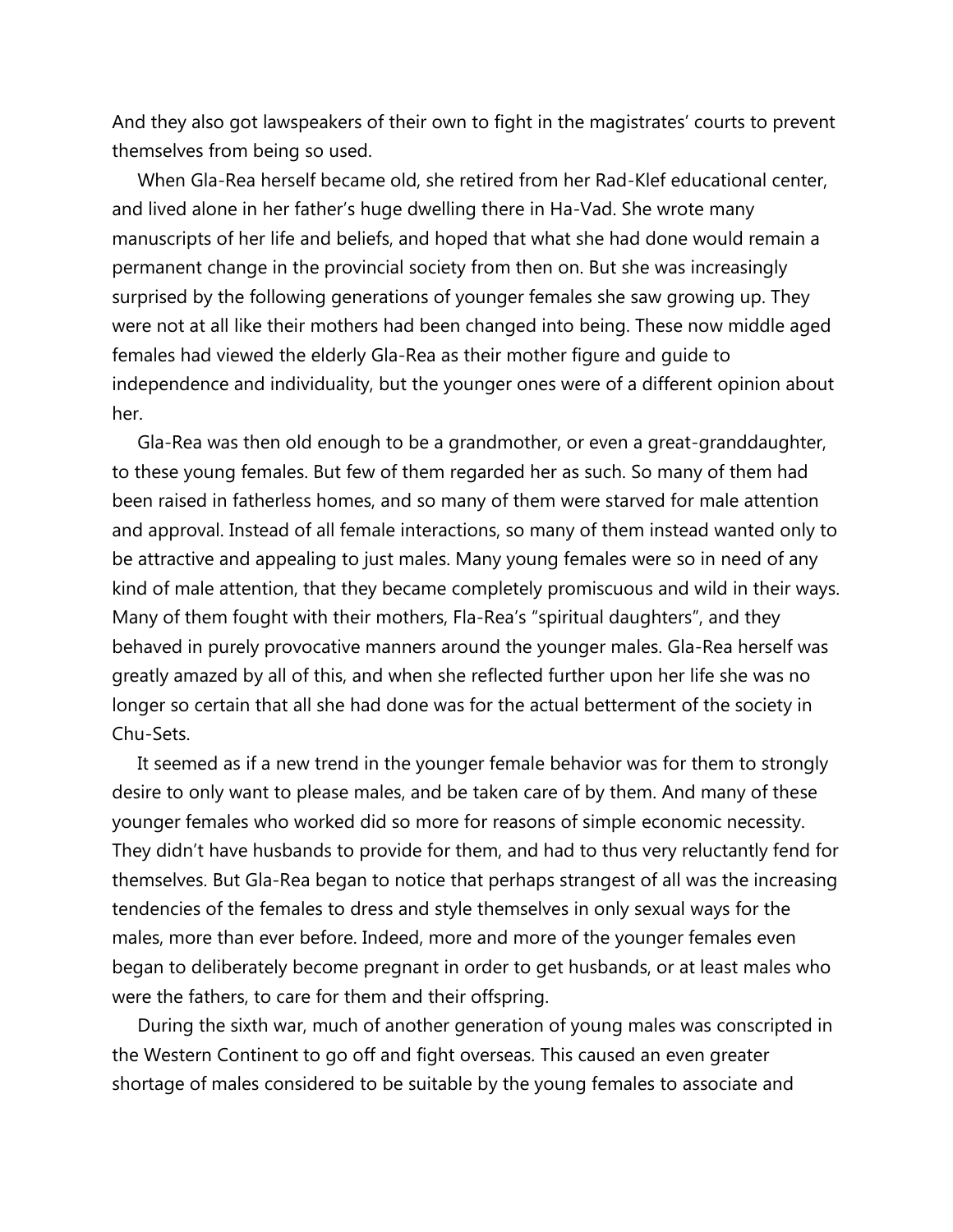interact with. Gla-Rea was quite old and nearing death. She had many works of her philosophies and ideas published and distributed. But she had no offspring of her own, and perhaps she was regretting this. Only a few of the older females still came to visit her, and almost none of the younger ones did. She was viewed as even being strange by so many females. They had almost no males at all in their lives because of the war, and they missed them greatly. But Gla-Rea had not had any males by personal choice, and this was considered to be most odd. Certainly nothing at all to emulate.

 Gla-Rea perhaps viewed herself as accomplished, but she was seen by many others as odd, sad, and lonely. She'd had no one to truly care about her ever, and she had caused many others to end up the same way. And when she died, only a few of her older female followers came to dance and chant around her pyre. And they had only a few good things that they could think of to say about her life. Perhaps her spirit rose to just dwell among many of the female deities, especially since she had rejected all things male for so much of her long life. And so perhaps, at least in her case, this applied to the afterlife as well.

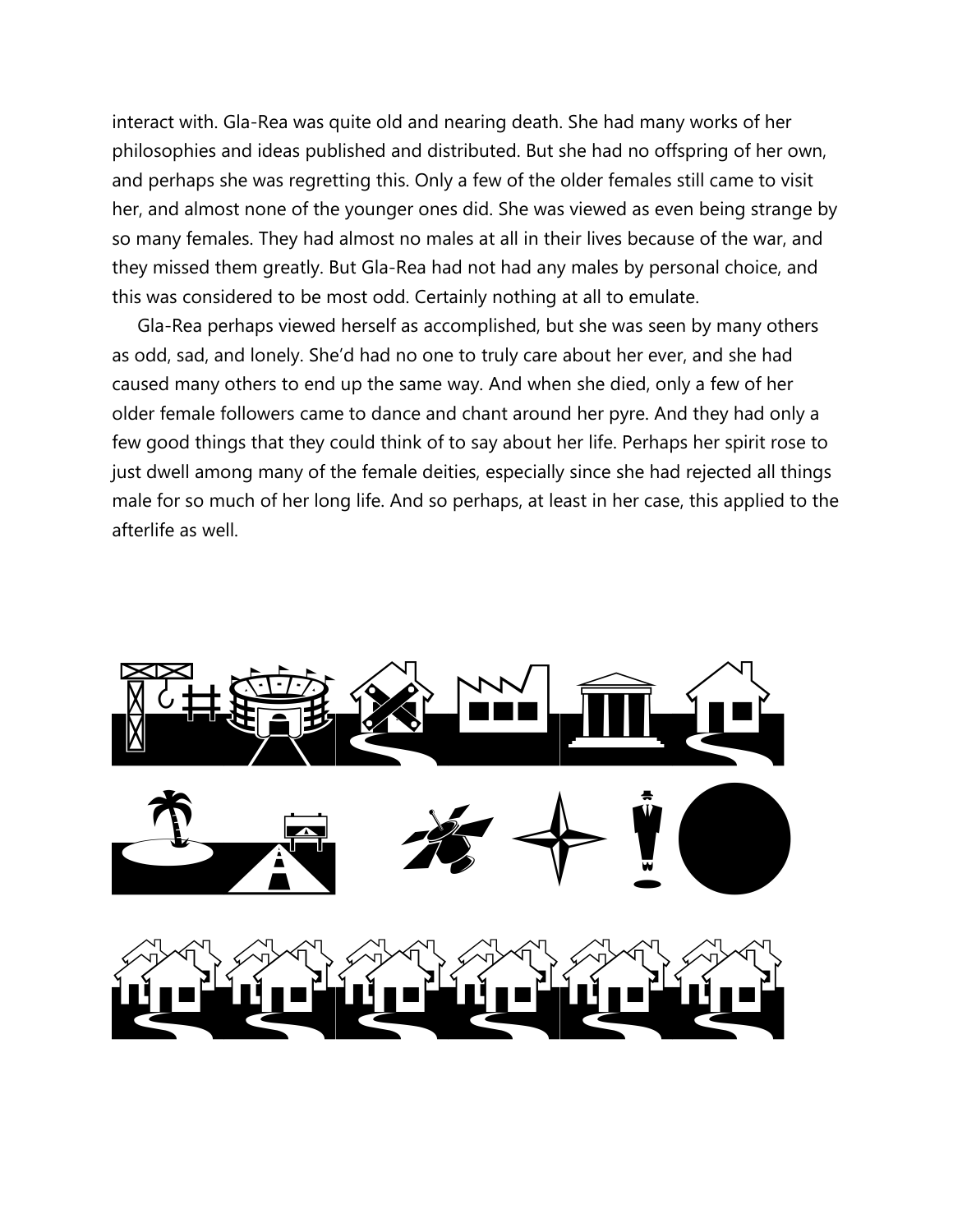#### **BEYOND AND BEHIND THE WORDS**

#### **by Will Mayo**

Behind all poetry,

behind all music,

behind all art,

beyond the hustle and bustle of life

there is only silence.

There is the sound of your breath

echoing in my ear

and down the long canyons of my mind.

I know you not.

Yet I know that sound

I know the silence

I know the story.

Before all awakens to a dawn

of noise once more.

## $\blacklozenge$

#### *Shadows and Mist* **by John Polselli**

Say outside. Night indoors. There is only the Woman. The desert lights its fuse. Trees quivering in electrified neural matrix. Night. A black orb of glass descends from the sky. Evening: a shadow bleeding on the world. Ticking clock: clacking train track to the grave. There is a woman dressed in mourning clothes at the end of a white hallway. A black veil obscures her face. I imagine her in winter. She wears a blue coat, a white hat and a scarf.

She lowers her eyes and smiles. Sharks swim pendulumistically through then dense waterfall of the sea. Hypnotically they sway. Night is a dark sea turning unperceptively. The sharks undulate. A man screams. Cars cross the steel bridges. The electric human mind pulsates in the void. I fly above a desert. The sound of night is comprised of two ripples, two waves. They quaver. One is put in mind of a generator, an iron apparatus.